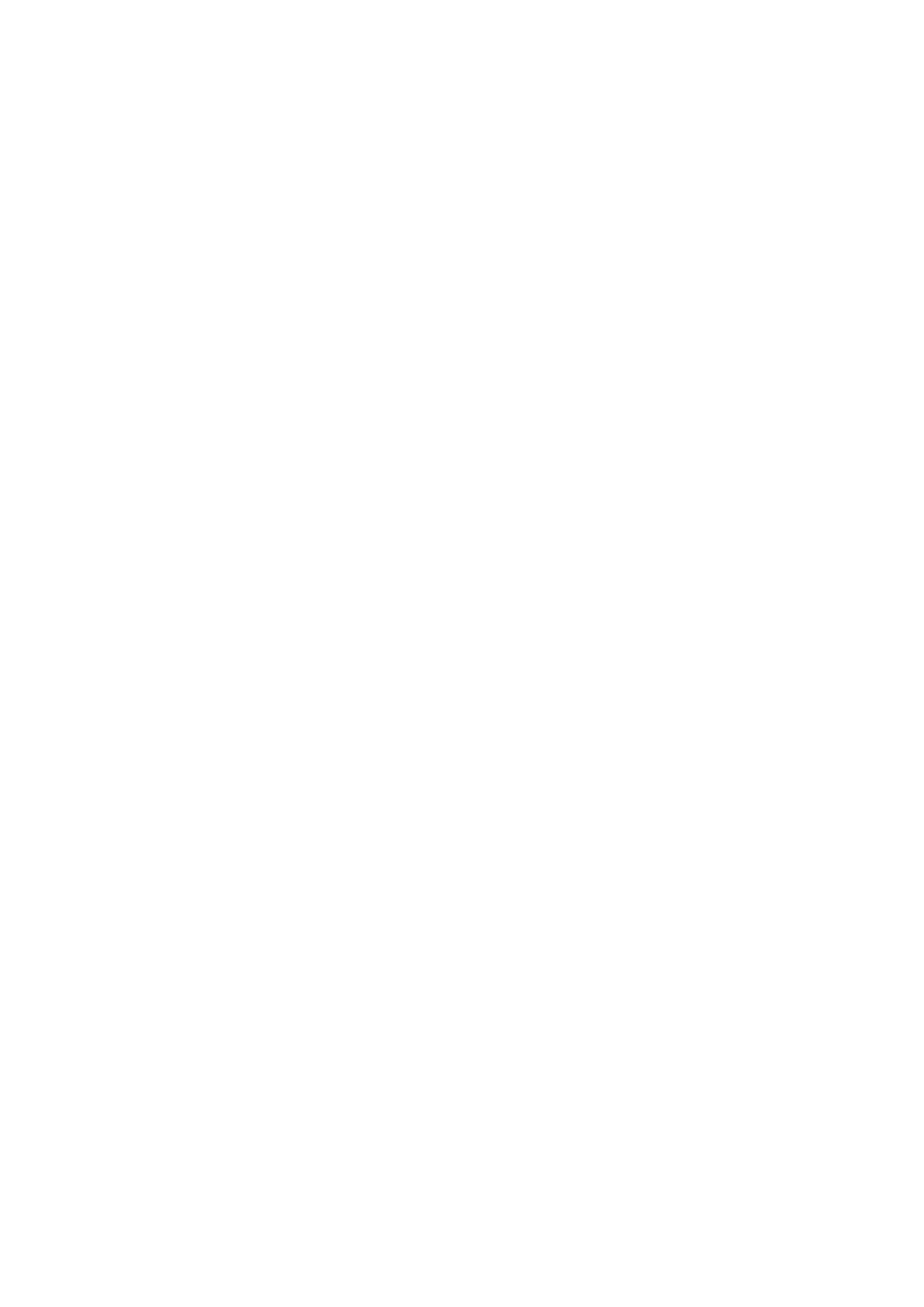# **Abstract**

Network Time Protocol is one of the most important protocol in computer network history. Most systems rely on NTP to synchronize the system time. However, the design of this protocol is vulnerable in today's internet environment. To mitigate the risk of manin-the-middle attack and distributed denial-of-service attack, using a distributed approach of blockchain can provide a more secure time keeping mechanism.

Timechain is the blockchain-based time keeping solution introduced in this project. It focuses on giving a more secure time instead of a more accurate time. The block structure and the consensus algorithm are modified to achieve the purpose of time keeping. Credibility is established when more and more blocks are appended to the chain. In the future, it can also take into consideration the network delay to offer a more accurate time.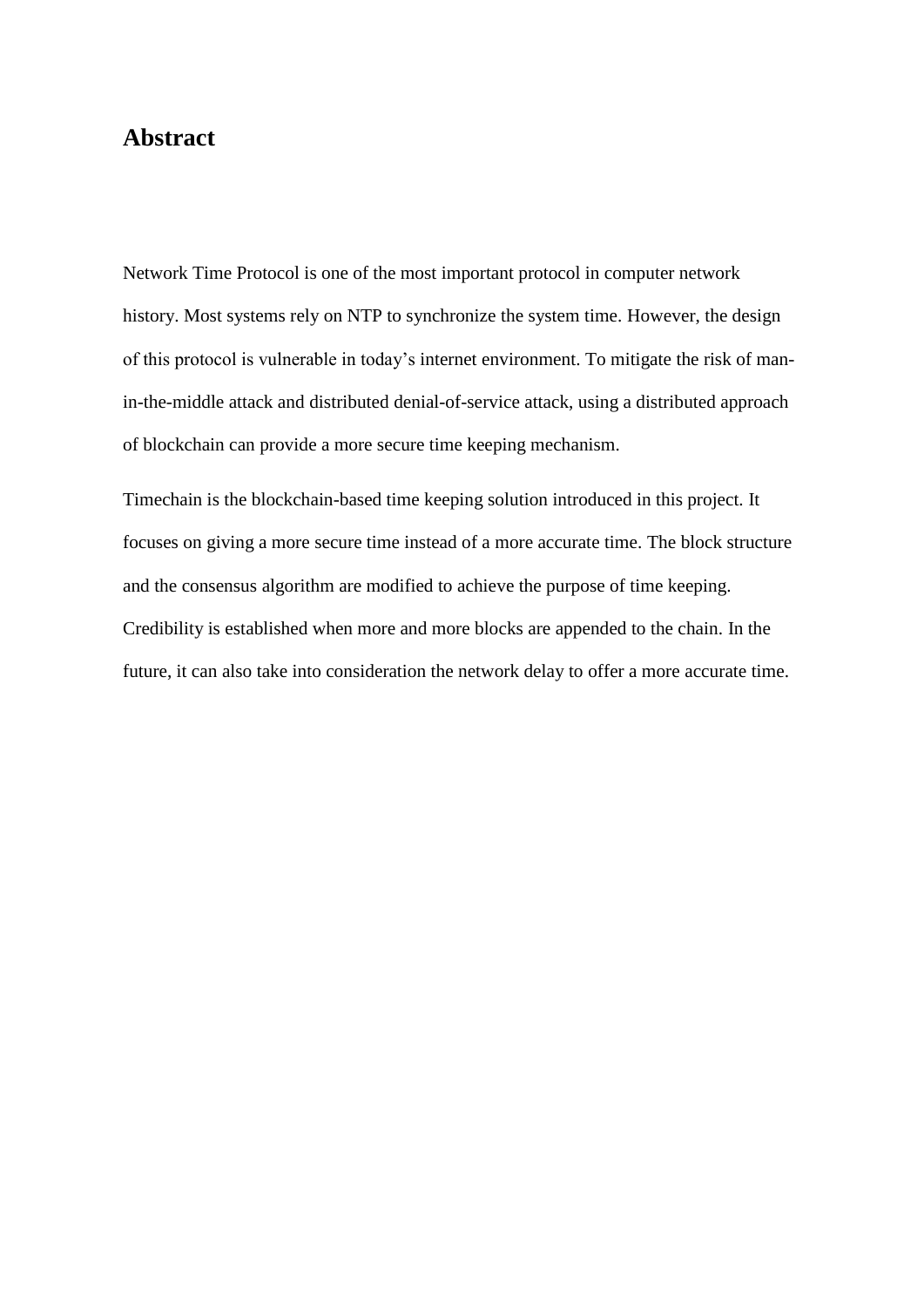# **Table of Contents**

| 1. |     |                                                                            |  |
|----|-----|----------------------------------------------------------------------------|--|
| 2. |     |                                                                            |  |
|    | 2.1 |                                                                            |  |
|    |     |                                                                            |  |
|    |     |                                                                            |  |
|    |     |                                                                            |  |
|    |     |                                                                            |  |
|    | 2.2 |                                                                            |  |
|    |     |                                                                            |  |
|    |     | 2.2.2 Single Point of Failure and Distributed Denial-of-Service Attack  15 |  |
| 3. |     |                                                                            |  |
|    | 3.1 |                                                                            |  |
|    |     |                                                                            |  |
|    |     |                                                                            |  |
|    |     |                                                                            |  |
|    |     |                                                                            |  |
|    | 3.2 |                                                                            |  |
|    |     |                                                                            |  |
|    |     |                                                                            |  |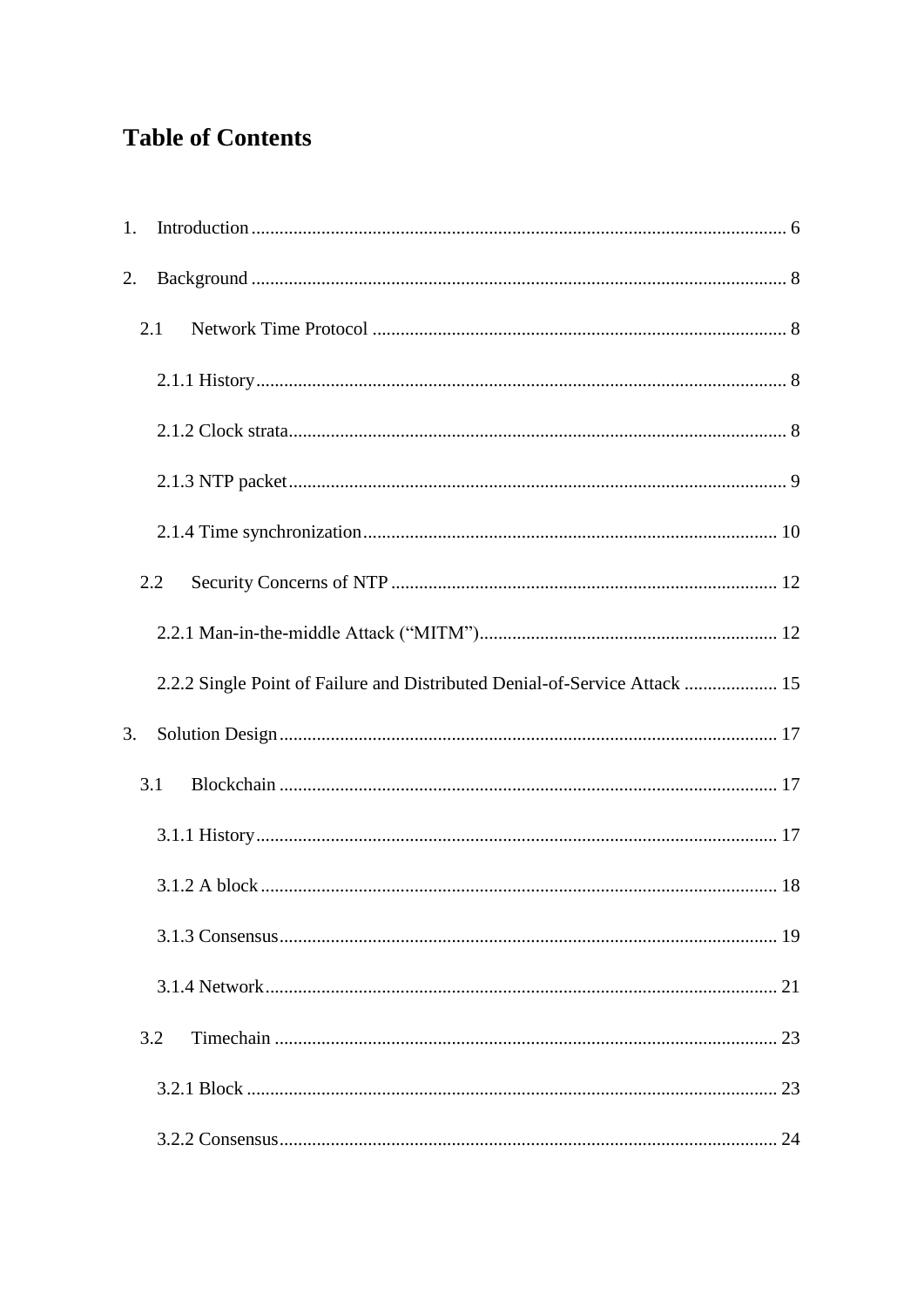| 4.             |  |  |
|----------------|--|--|
| 4.1            |  |  |
|                |  |  |
|                |  |  |
|                |  |  |
| 4.2            |  |  |
| 4.3            |  |  |
| 5 <sub>1</sub> |  |  |
| 5.1            |  |  |
| 5.2            |  |  |
| 5.3            |  |  |
| 6.             |  |  |
| 7.             |  |  |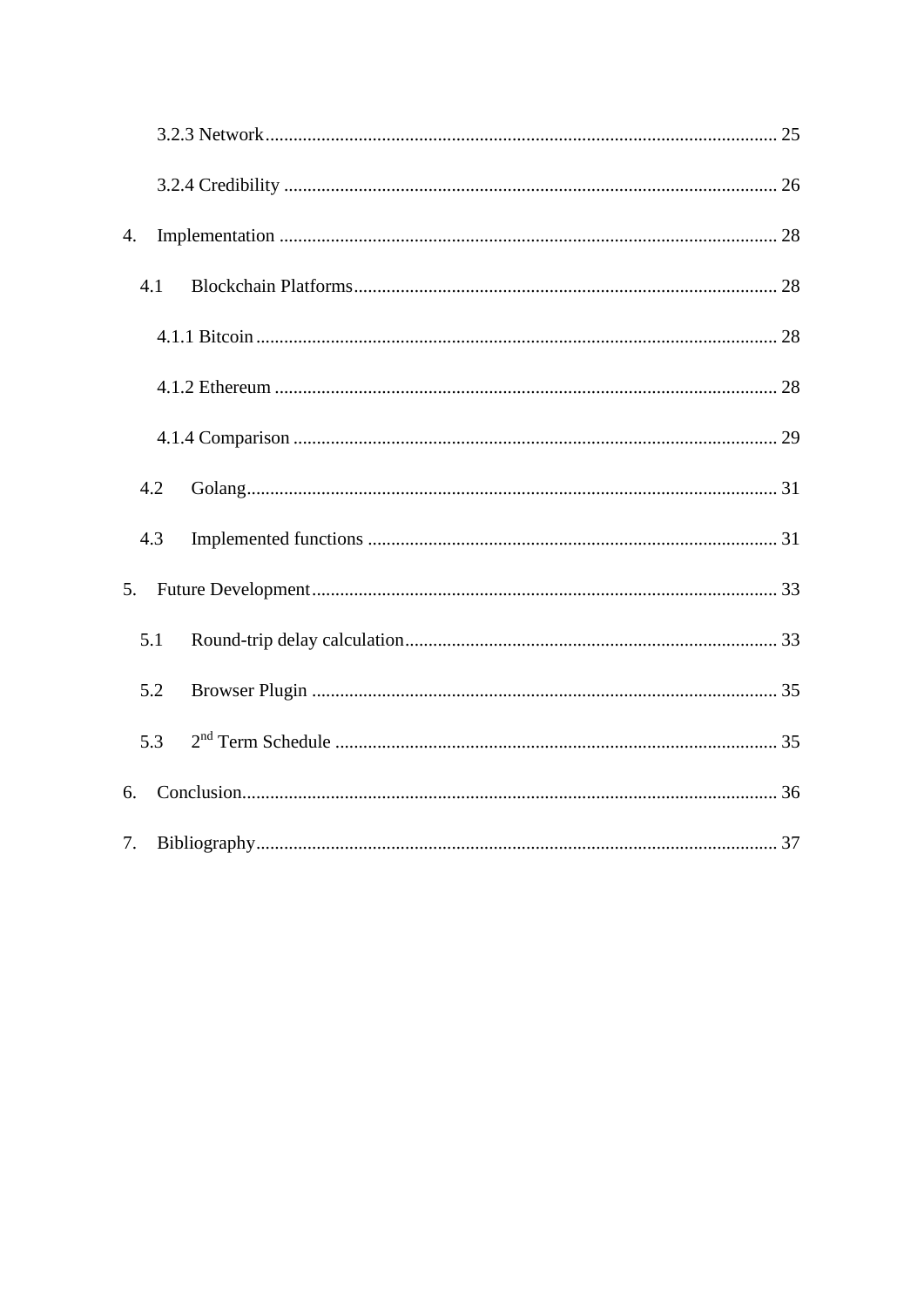# <span id="page-5-0"></span>**1. Introduction**

In modern days computer networking, keeping the time synchronized across all machines on the network is critical. Without time synchronization, the local clock on each machine will slowly drift away from each other and eventually resulted in a significant time difference. The effect is especially crucial on time-critical systems. When these systems lost their frame of time reference across different machines, many security protocols will fail to work properly. For example, when you are establishing a secure communication with a remote server, it offers you a Transport Layer Security ("TLS") certificate to ensure its identity. Every certificate has an expiration date, and in fact an incorrect system time is one of the major causes for HTTPS certificate errors. A recent study of Google Chrome users shows that 6.75% of the client-reported times were having an error of over 24 hours. [1] The idea behind the expiration is to minimize the chance of the private key of the certificate owner being compromised. Whenever a new certificate is being generated after the old one expires, it ensures that the owner possess his new private key. However, if the time on the local machine is delayed, it may consider expired certificates as valid, and hence the certificate cannot serve the purpose of authenticating the server.

Nowadays, most systems rely on Network Time Protocol ("NTP") and its variants (such as Simple NTP) to get the time synchronized. These protocols are successful at providing a high precision time. However, they were developed before the 2000s and lack modern security features, which makes these protocols highly vulnerable to Distributed Denial-of-Service (DDoS) and man-in-the-middle (MITM) attacks.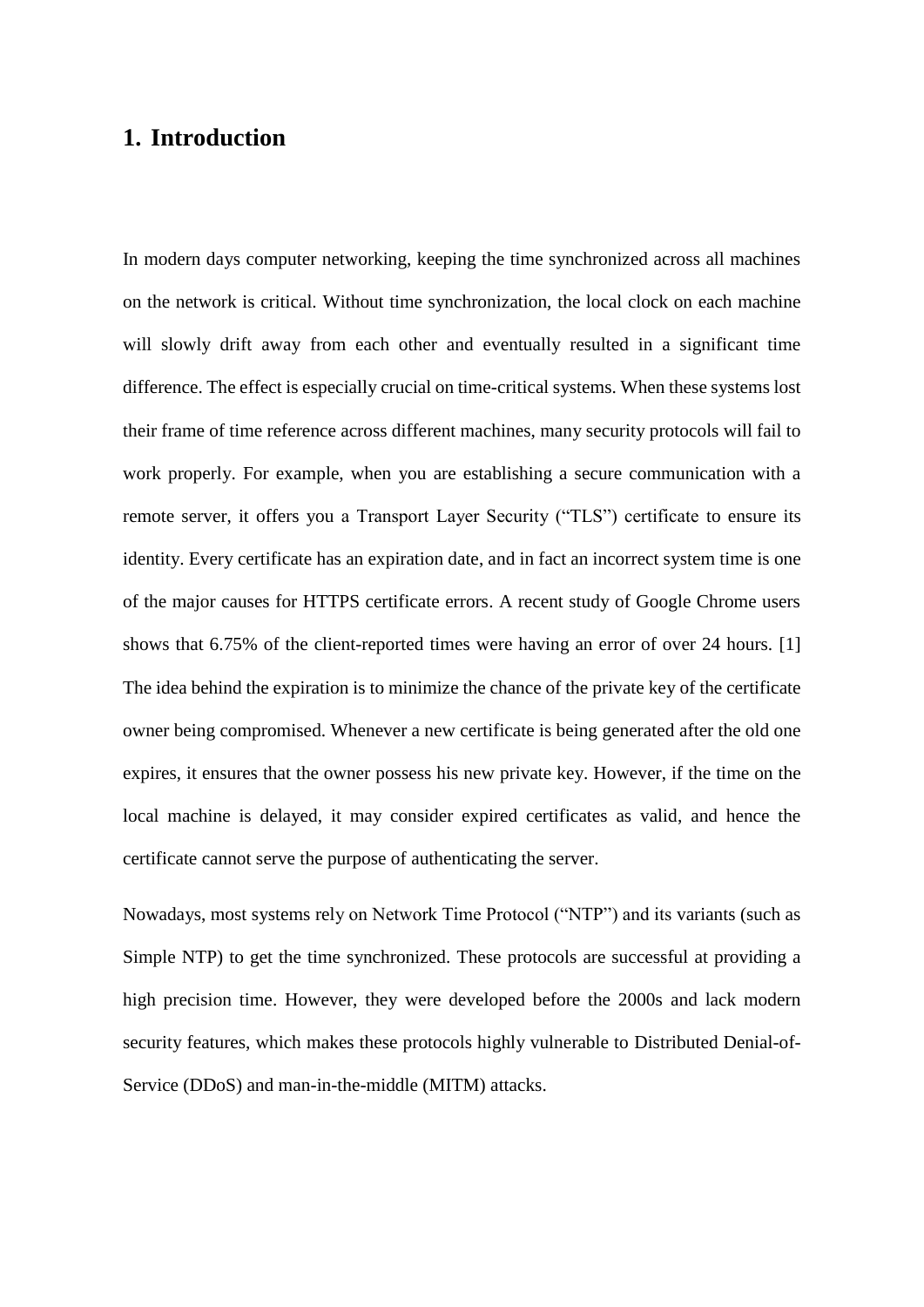With the increasing popularity of blockchain, it eliminates the central authority by a distributed network and maintain the operation by a consensus algorithm agreed by all nodes. This distributed model of networking mitigates the risk of single-point-of-failure and MITM attacks. It seems to be a solution in keeping the time safely. Credibility of time is being established when more and more blocks are being appended to the ledger, and gradually establishes a trustworthy time.

In this project, I will investigate the problems brought along by the current time synchronization approaches and suggest an alternative solution in blockchain. This report will be organized as follows: In chapter 2, I will investigate the design of NTP and analyze its security concerns. In chapter 3 and 4, I will propose the Timechain solution, an implementation of blockchain for time keeping in a distributed network. And finally, in chapter 5, I will propose the further development for the Timechain in the following semester.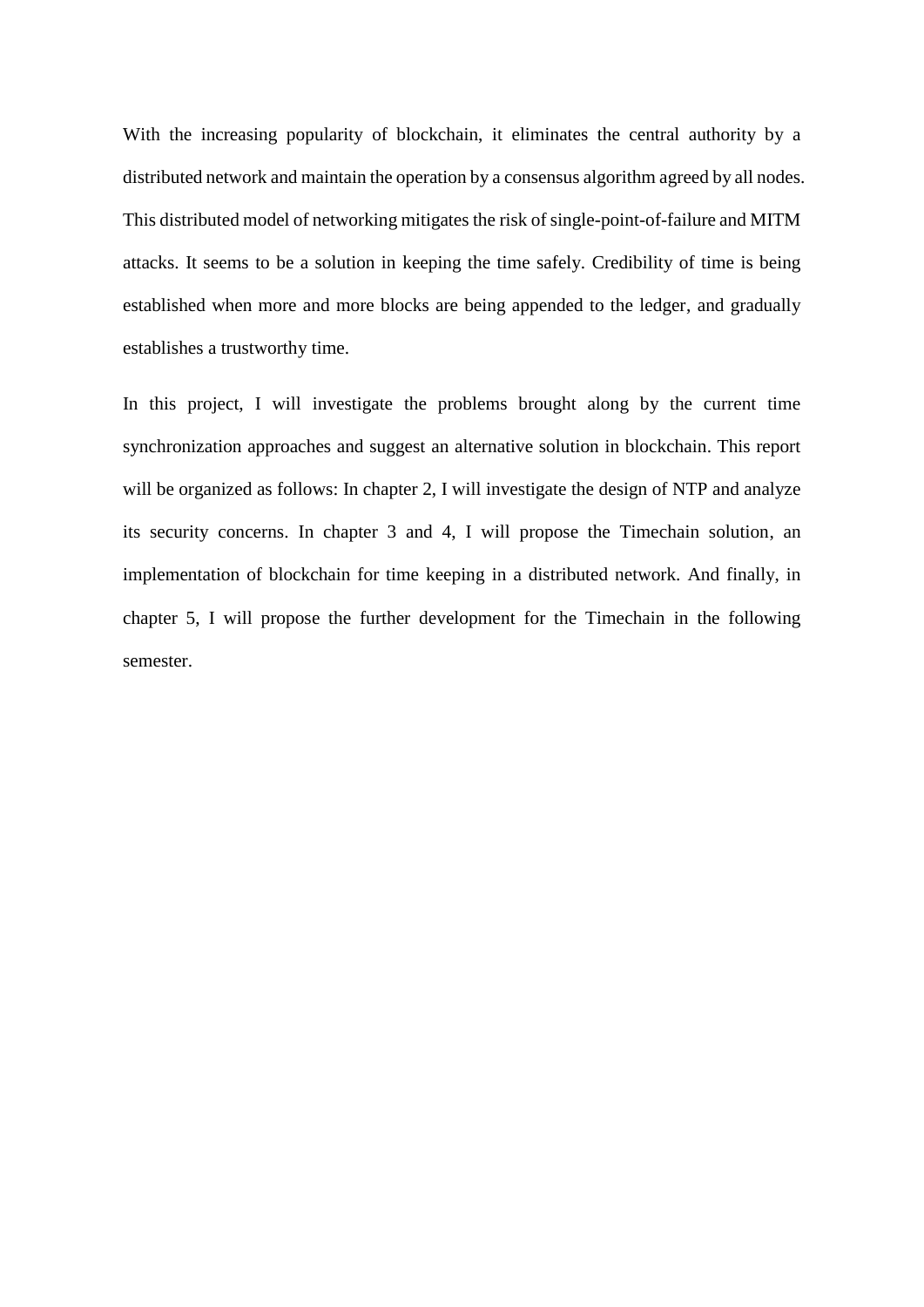# <span id="page-7-0"></span>**2. Background**

#### <span id="page-7-1"></span>**2.1 Network Time Protocol**

#### <span id="page-7-2"></span>2.1.1 History

NTP was originally developed by Professor David L. Mills at University of Delaware. It was first implemented as NTP version 0 (NTPv0) in 1985 and documented in RFC 958. However, that document only specifies the data representation and message formats and lacks synchronizing or filtering mechanisms. [2] These algorithms were implemented in the NTPv1, published in RFC 1059 in 1988. [3] The protocol was bought to wide attention in the engineering community with the publication of the article in the IEEE Transactions on Communications. [4] The latest version is NTPv4 which is specified in RFC 5905 published in 2010. It is modified to accommodate the Internet Protocol version 6 (IPv6) addresses and algorithms that increases the potential accuracy. [5] Following the retirement of David Mills, the NTP project is now maintained by the Network Time Foundation.

## <span id="page-7-3"></span>2.1.2 Clock strata

NTP uses a hierarchy structure for time sources. Each layer is called a stratum and is given a number starting from 0. The first layer, i.e. stratum 0, high-precision time-keeping devices, such as atomic clocks and satellites. They generate a very accurate pulse per second signal which are assumed that the clock skews are extremely small. They are used as the reference clocks for the whole system. And for the remaining stratums, the hosts at stratum n synchronize their time with other hosts in the stratum n-1. The number represents the distance of the distance from the reference clock and is used to prevent cyclic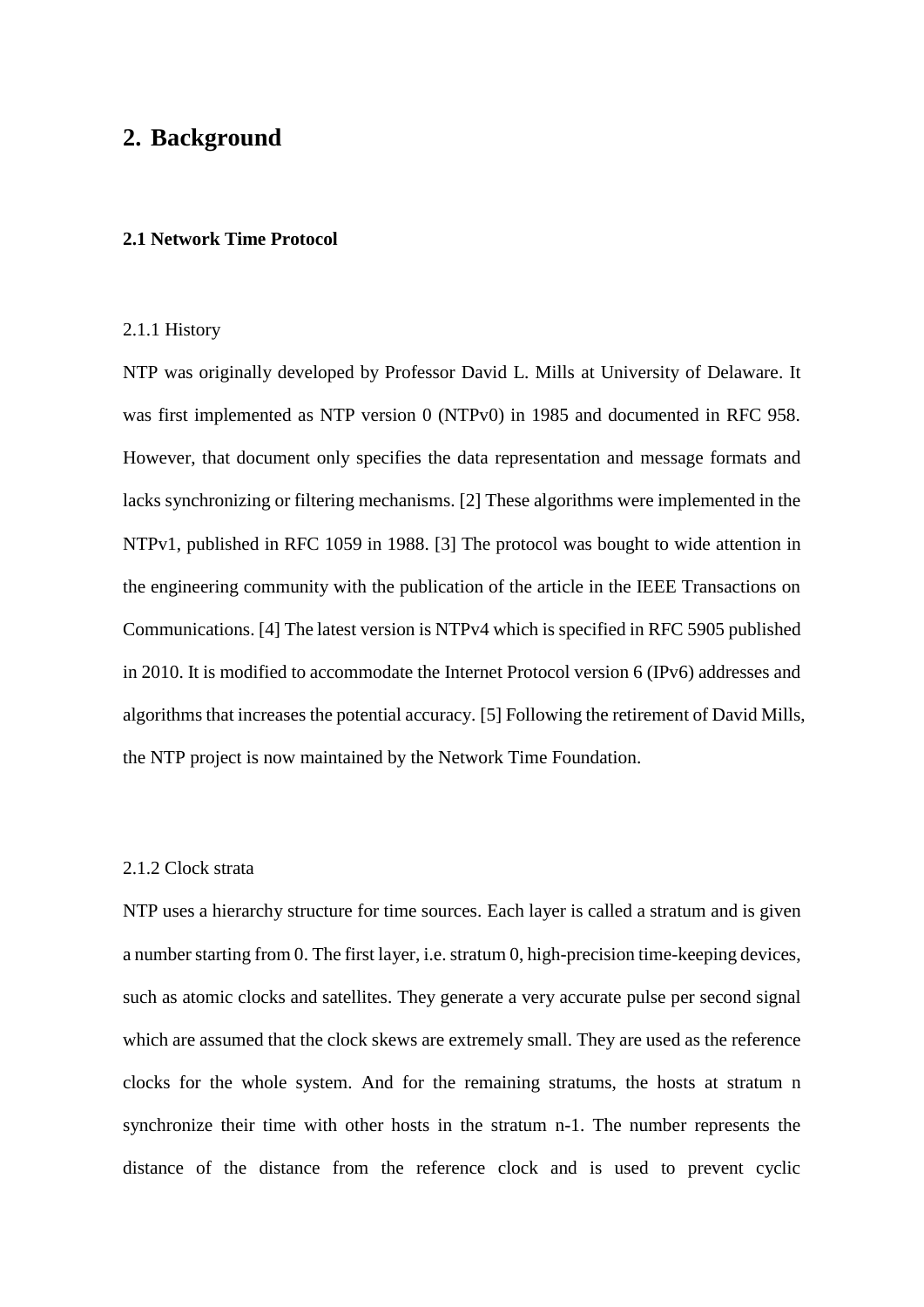synchronization. Within each stratum, there also exist peer-to-peer connections for sanity check and backup. The connection is illustrated in Figure 2.1 [6].



*Figure 2.1Illustration of NTP Connections*

# <span id="page-8-0"></span>2.1.3 NTP packet

NTP operates over the User Datagram Protocol ("UDP"). The NTP server listens for NTP client packets on port 123. Both NTP requests and responses share a common format, as shown in Figure 2.2 [7].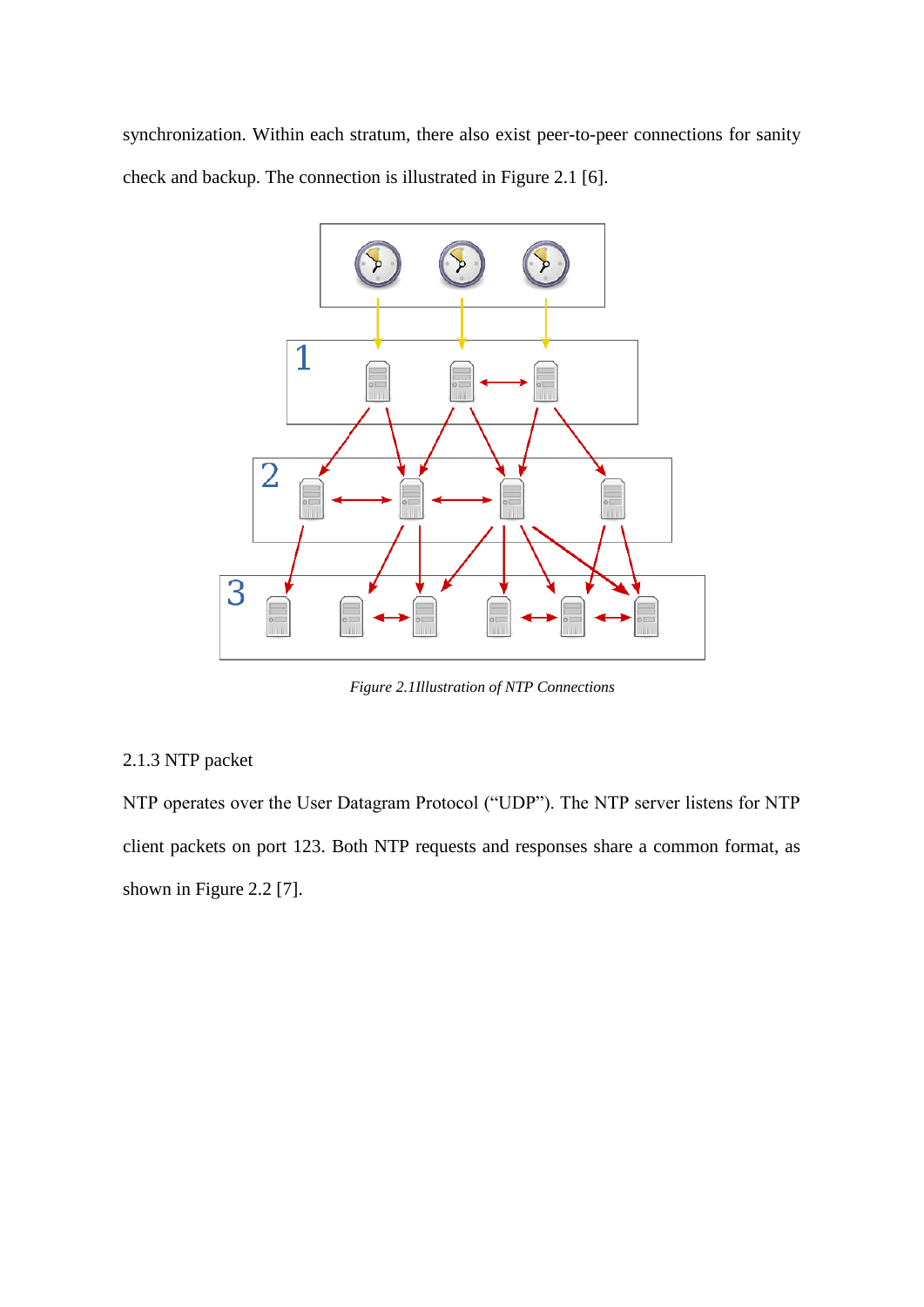| 1<br>0                      | 4                        | 7           | 15                                            |      | 31<br>23         |  |
|-----------------------------|--------------------------|-------------|-----------------------------------------------|------|------------------|--|
| $\mathbf{u}$                | VN                       | <b>Mode</b> | <b>Stratum</b>                                | Poll | <b>Precision</b> |  |
|                             |                          |             | <b>Root Delay</b>                             |      |                  |  |
|                             |                          |             | <b>Root Dispersion</b>                        |      |                  |  |
| <b>Reference Identifier</b> |                          |             |                                               |      |                  |  |
|                             | Reference Timestamp (64) |             |                                               |      |                  |  |
|                             | Origin Timestamp (64)    |             |                                               |      |                  |  |
|                             |                          |             | <b>Receive Timestamp (64)</b>                 |      |                  |  |
|                             |                          |             | <b>Transmit Timestamp (64)</b>                |      |                  |  |
|                             |                          |             | <b>Optional Extension Field 1 (variable)</b>  |      |                  |  |
|                             |                          |             | <b>Optional Extension Field 2 (variable)</b>  |      |                  |  |
|                             |                          |             | <b>Optional Key/Algorithm Identifier (32)</b> |      |                  |  |
|                             |                          |             | <b>Optional Message Digest (128)</b>          |      |                  |  |

*Figure 2.2 NTP Packet Format*

# <span id="page-9-0"></span>2.1.4 Time synchronization

NTP uses the client/server model for exchange of time information. The communication between the client and server is illustrated as follows: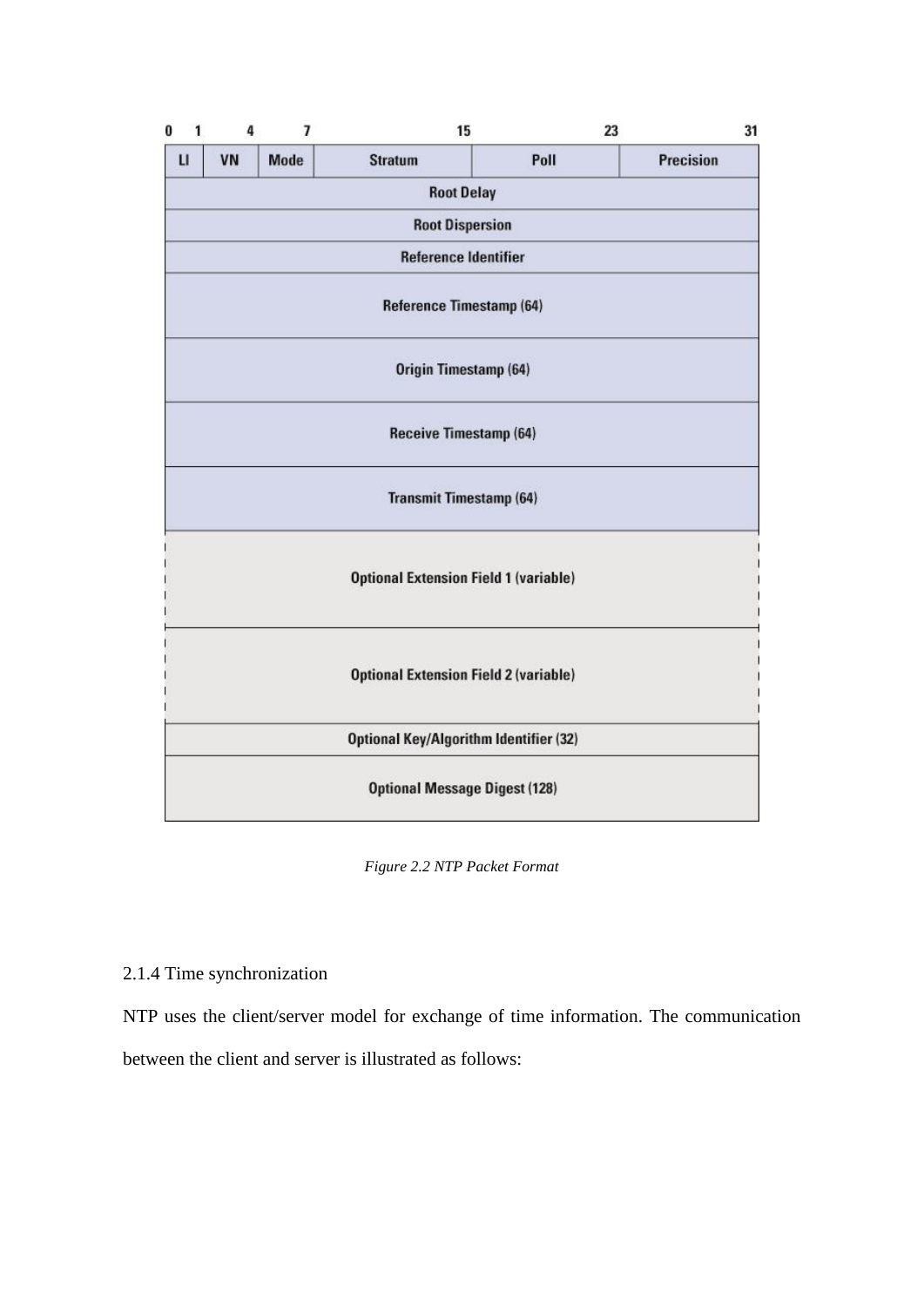- 1. When the client requests the server for the current time, it sends the NTP packet with its own local timestamp  $t_1$  in "Origin Timestamp". It is the time the packet is being transmitted to the server.
- 2. When the server receives the request, it adds the server time of receive  $t_2$  in "Receive" Timestamp" in the data packet.
- 3. The NTP server sends the response back to the client with the timestamp of the packet leaving the server t<sub>3</sub> appended in "Transmit Timestamp". The response is the whole NTP packet, including the "Origin Timestamp" and "Receive Timestamp".

When the client receives the response, it logs its local time of receive as t<sub>4</sub>. By doing so, the client can derive both the server time and the round-trip network delay between the client and the server. The round-trip delay can be modelled by the time between the client sending the request and receiving the response minus the processing time of the server. It is given by the following formula:

$$
\delta = (t_4 - t_1) - (t_3 - t_2)
$$

And hence the offset of the client clock from the server clock can be calculated with the following formula. It is assumed that the upstream and downstream delay is symmetric:



$$
\theta = \frac{1}{2} \left[ (t_2 - t_1) + (t_3 - t_4) \right]
$$

*Figure 2.3 Round-trip delay δ*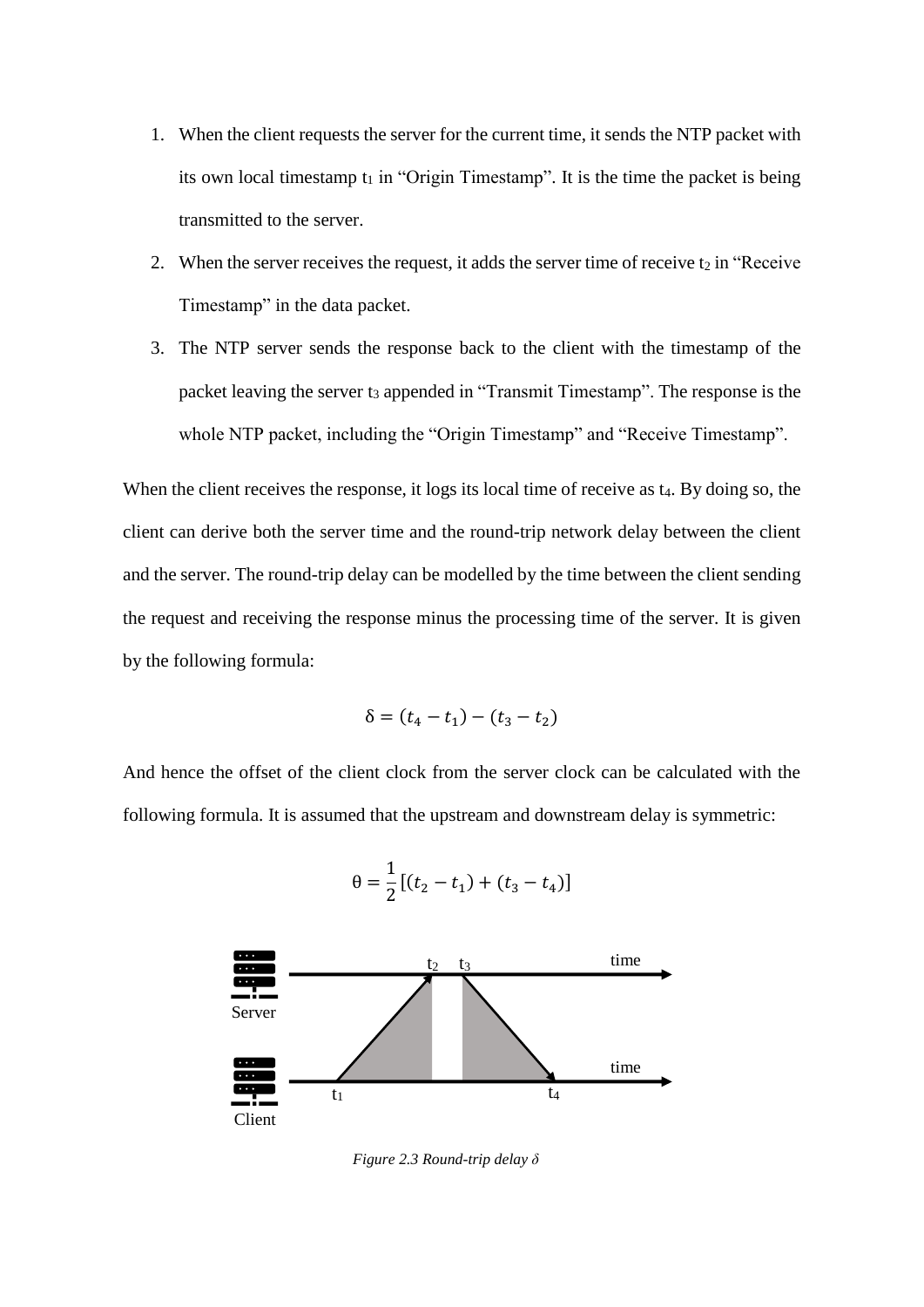#### <span id="page-11-0"></span>**2.2 Security Concerns of NTP**

#### <span id="page-11-1"></span>2.2.1 Man-in-the-middle Attack ("MITM")

While NTP supports both symmetric and asymmetric cryptographic authentication, they are rarely used in practice. Symmetric cryptographic authentication requires the client to be preconfigured manually to accept packets hashed with the correct symmetric key, which makes this solution troublesome for public deployment. The secure distribution for symmetric key to only trustable users is a big challenge. For example, the internet time service provided by the National Institute of Standards and Technology ("NIST"), which is under the United States Department of Commerce, only accepts registered users to access their authenticated time service. The key is sent to the users only by mail or facsimile and it expires every year. [8] Hence, this approach is not suitable to deploy public NTP service which accepts arbitrary clients.

The asymmetric cryptographic authentication is provided by the Autokey protocol, which is specified in RFC 5906 [9]. However, RFC 5906 is an informational document instead of a standard requirement. Clients do not request Autokey associations by default, and most public NTP servers do not support Autokey. The major reason for the lack of implementation of Autokey is the performance drawback. Asymmetric cryptography authentication is considered as computationally expensive. While symmetric key authentication is believed to require almost constant CPU time, public key algorithms requires a significantly more and unpredictable CPU time. As NTP servers are designed to handle a huge number of requests, the computational overhead for asymmetric key authentication makes it impractical to be implemented. [10]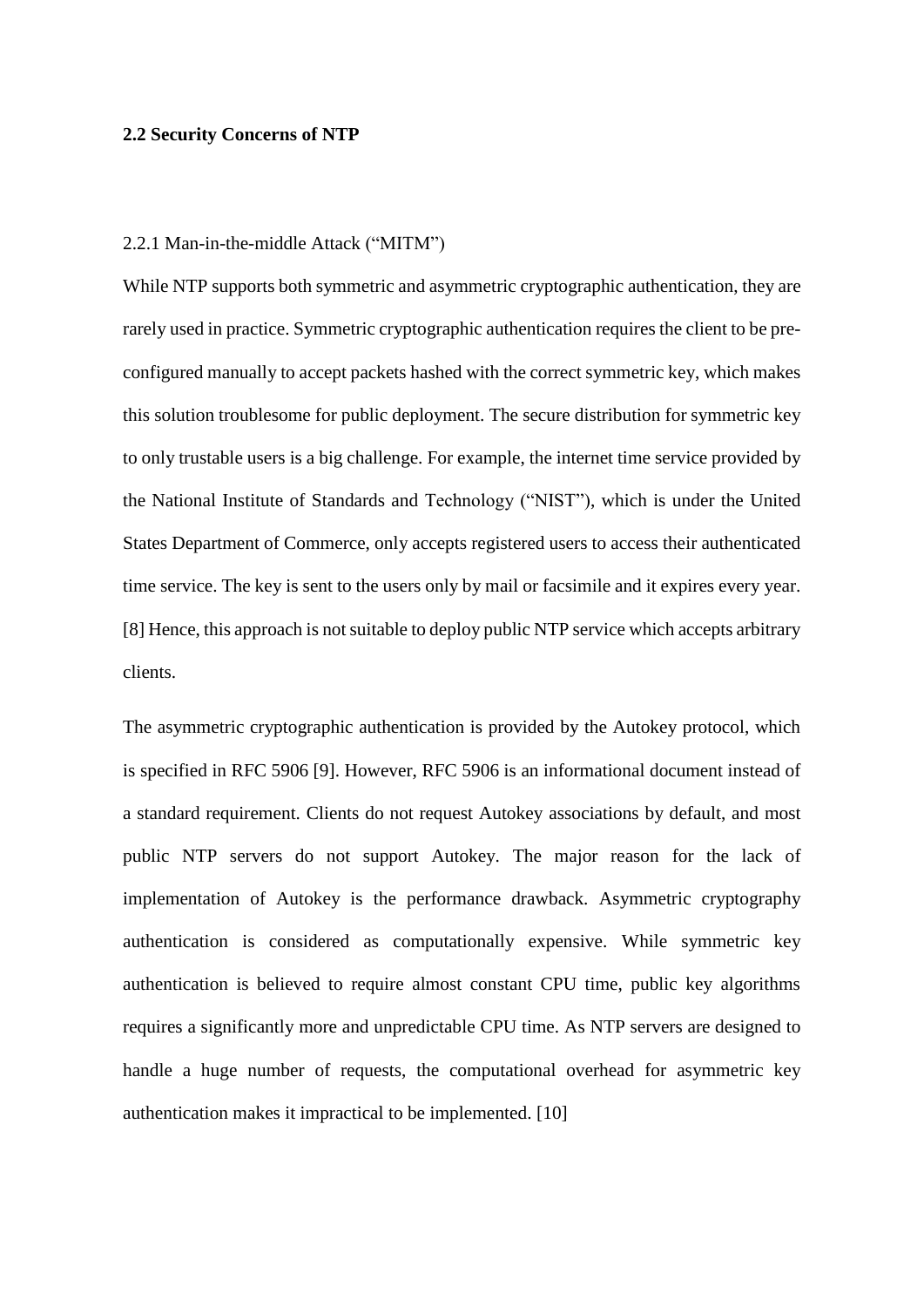Unauthenticated network communications are highly vulnerable to man-in-the-middle attacks, and NTP is no exception. In fact, most operating systems take in unauthenticated NTP packet as their time reference. It becomes extremely easy to perform an on-path attacks. On-path attackers are attackers having a privileged position in the network. By exploiting various traffic hijacking techniques, it is possible to hijack the NTP communications between the client and the server. [11] For instance, NTP server is defined by either the host name or the IP address. It is configured manually and static. If the Domain Name System ("DNS") is being hijacked, the domain name can be resolved to another address which response to the NTP queries with an incorrect time.



*Figure 2.4 NTP Time synchronization in an expected environment. Client has NTP server configured to time.google.com is resolved correctly to the authentic NTP server.*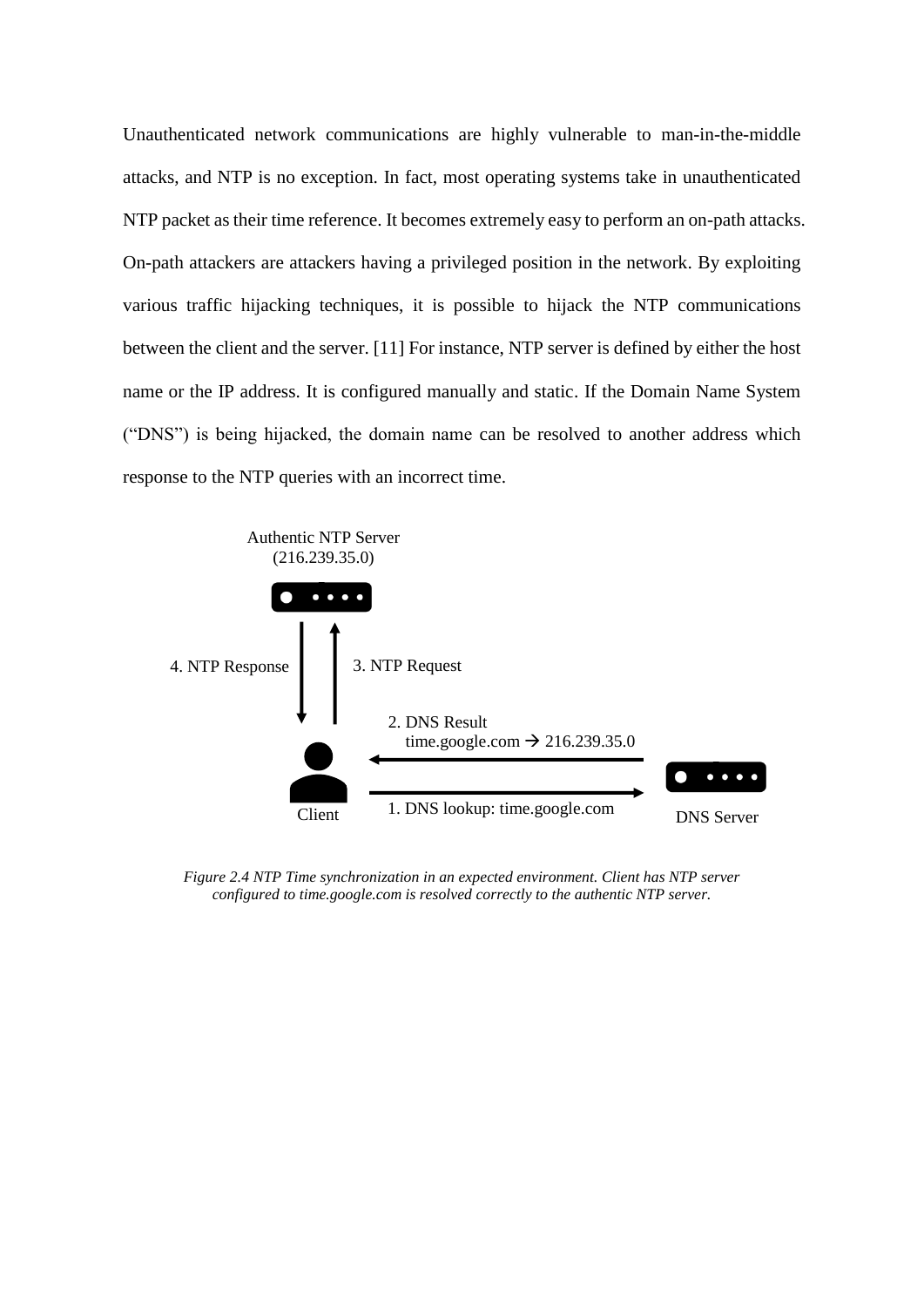

*Figure 2.5 The DNS server is hijacked and time.google.com is resolved to another address. The client hence requests the NTP time from the fake server without authenticating and update its own time accordingly.*

The implementation of NTP defines a panic threshold of 1000 seconds (16 minutes 40 seconds) to mitigate the effect of the system time being influenced by an incorrect time. If the NTP time received instruct the local clock to alter by over the panic threshold, no adjustment to the clock will be made. NTP also defines a step threshold of 125 milliseconds. If the timestep is larger than the step threshold and smaller than the panic threshold, the clock will be altered if the predefined time duration called "stepout" have elapsed since the last clock update. [5] In the most recent implementation of the NTP daemon (ntpd v4.2.8), the stepout value is 300 seconds. Therefore, to shift the client clock for 1 year, it requires at least 114 days. [11]

However, there exist another method to shift the time by a great step by exploiting reboot. In the implementation of NTP, most operating systems allow any time shift when the system starts. This is a reasonable implementation as on-board clocks shift significantly when powered down. Yet whenever rebooting the system due to manual intervention, system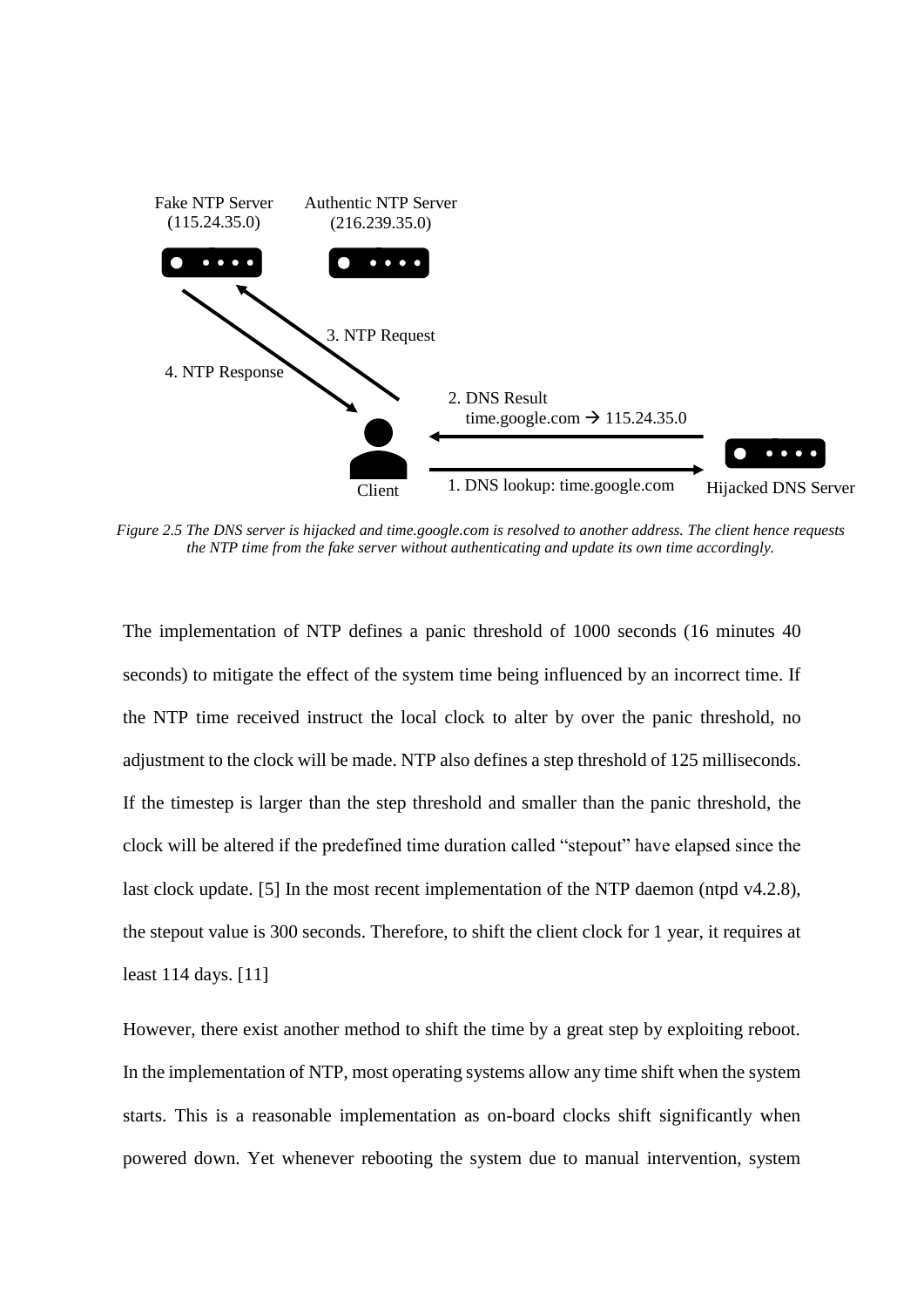upgrade, or power cycling, it creates a window for a fake NTP time to be injected into the system. [11]

#### <span id="page-14-0"></span>2.2.2 Single Point of Failure and Distributed Denial-of-Service Attack

All centralized servers are the single points of failure within a system. Their failure produces an outage of the whole time synchronization mechanism. In the implementation of NTP client, it is allowed to have set one or multiple sources of time as the NTP server, but by default usually only one server is being set. Also, all centralized servers are subject to DDoS attacks. The attacker can generate a huge amount of traffic from different sources and flood them against the NTP server, thus disabling the ability for the server to handle proper requests. If that single server fails or the time is tampered with, all the clients polling this server will be unable to obtain an authentic server time.

The risk of single point of failure can be mitigated by setting multiple time servers for reference and use NTP server pools instead of a single server. The server pool creates redundancy for the timing service. In case a single server breaks down, other services in the cluster can still share the load of the down server. For instance, pool.ntp.org is a project of a big cluster of time servers. It is estimated to be serving around 5-15 million systems worldwide. [12] However, they are also worry about the rapid increase of internet-connected devices and the need of more timing capacity for these devices.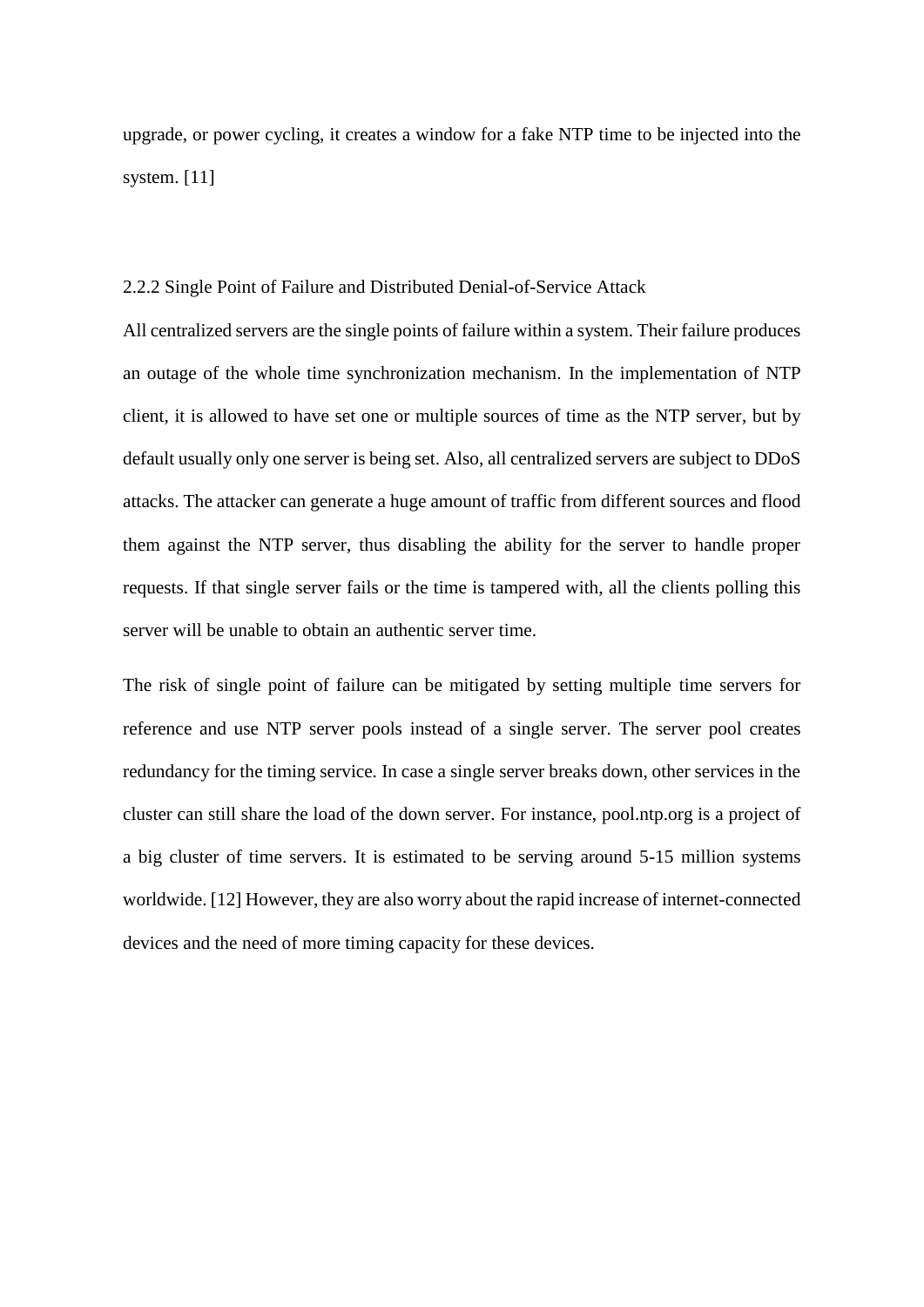

Machines controlled by attacker

*Figure 2.6 Illustration of attacker disabling NTP server with big volume of requests.*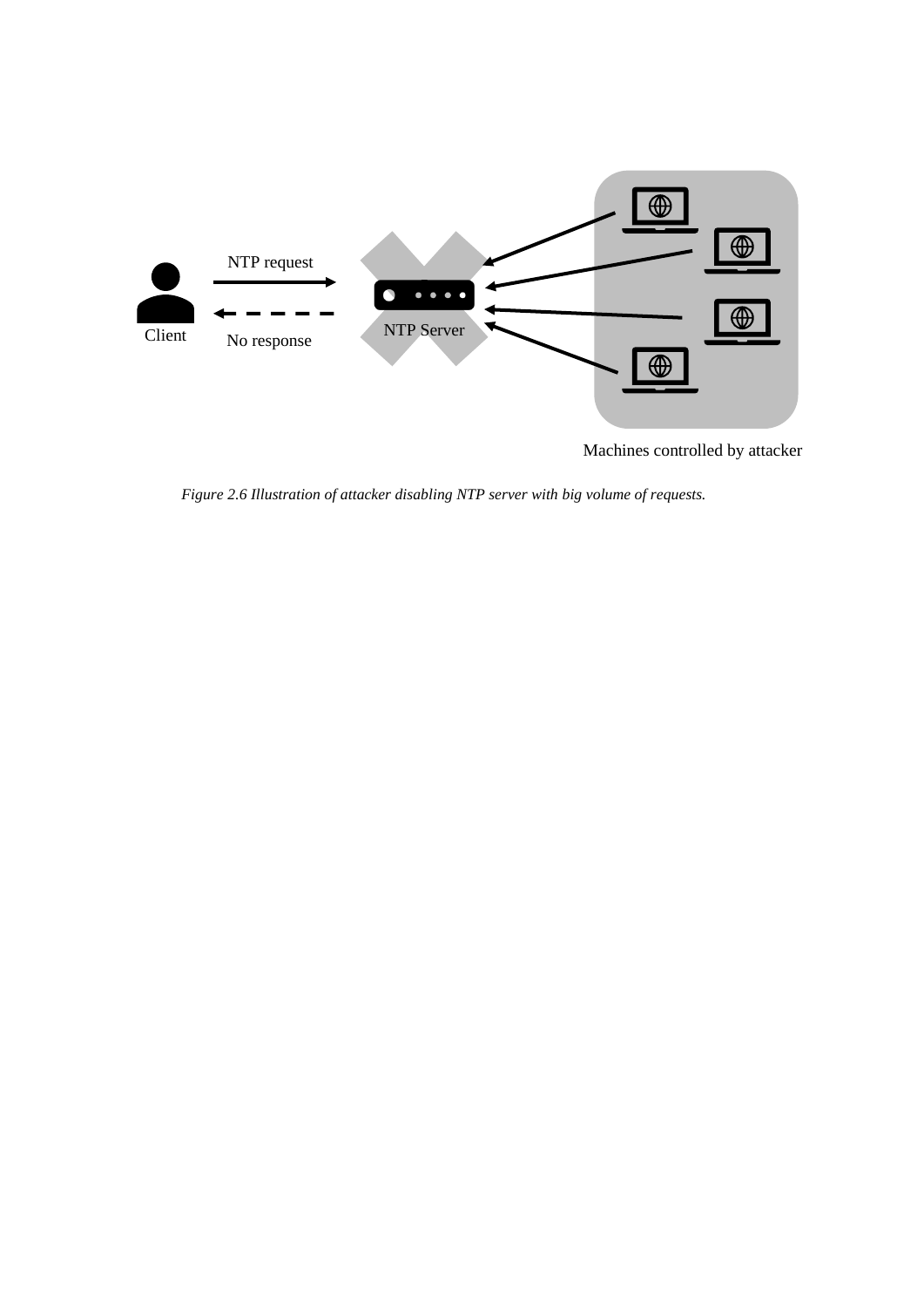# <span id="page-16-0"></span>**3. Solution Design**

#### <span id="page-16-1"></span>**3.1 Blockchain**

Blockchain is a decentralized, distributed and public digital ledger. The ledger is maintained by the participants of the network without a centralized authority. It allows data to be appended to the blockchain by different nodes and each node participants in verifying and auditing the data involved. Each block is being built on top of previous blocks such that the blocks cannot be modified easily. Due to the distributed nature of blockchain, it eliminates the weakness of single point of failure.

## <span id="page-16-2"></span>3.1.1 History

In 2008, a whitepaper titled "Bitcoin: A Peer-to-Peer Electronic Cash System" was published by a person (or a group of people) named Satoshi Nakamoto to solve the existing financial market problems. This paper focuses on developing a decentralized online payment method such that no central authority is required to process the transaction. [13] He implemented the system in the follow year. That is where the word "block chain", as two separate words, first appeared in a comment of his source code.

After the success of Bitcoin in recent years, the public realized the importance of blockchain technology, not only in financial industry, in keeping that data safe from being altered. Other blockchain platforms are being developed, such as Ethereum and Hyperledger. These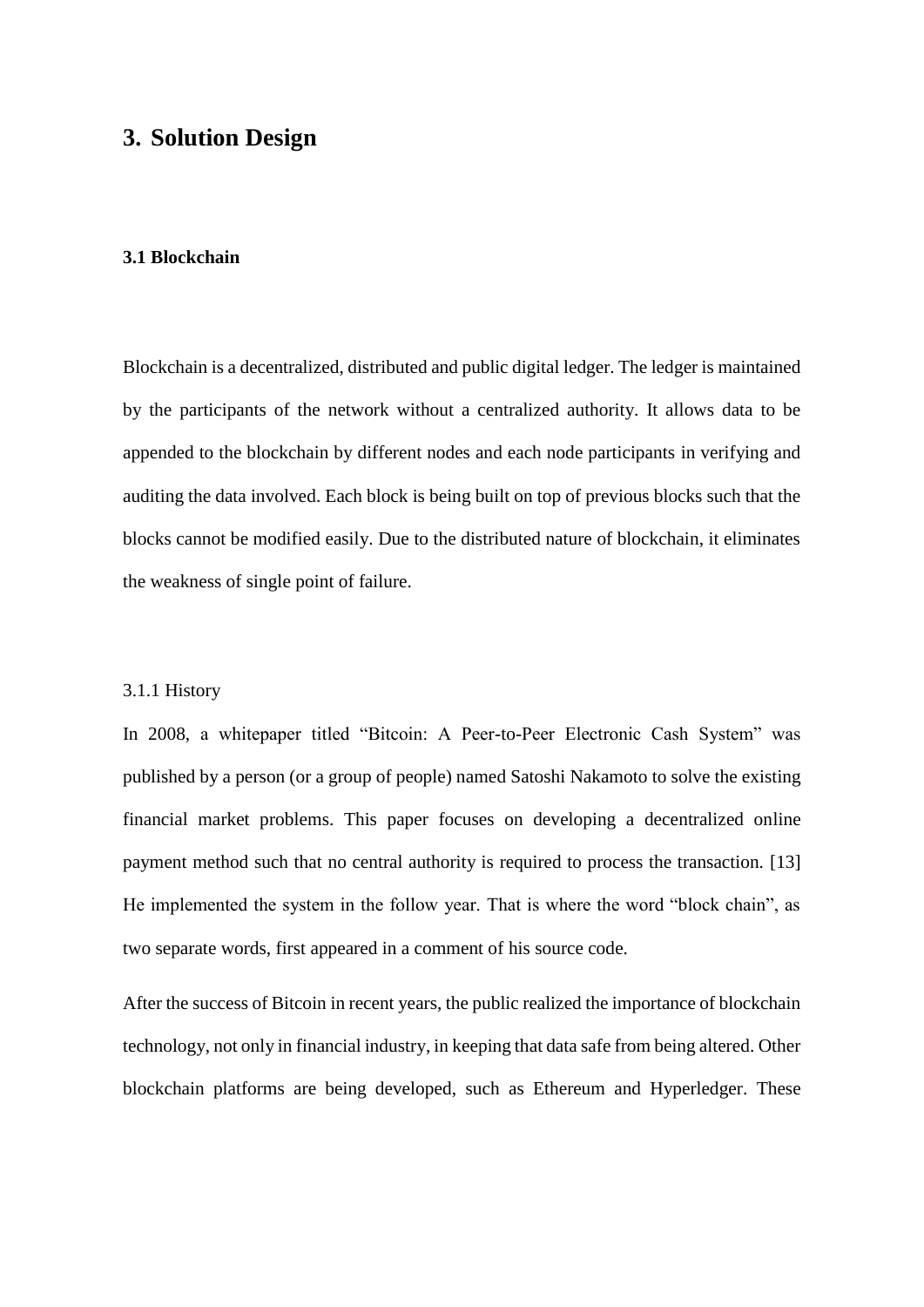blockchains may not include a native currency but enabled other possibilities such as smart contracts.

# <span id="page-17-0"></span>3.1.2 A block

The distributed ledger is represented by chain of blocks stored in a database. It is maintained by a network of machines called nodes. Unlike traditional database models, the entire database is stored on every node and each node is allowed to write to its own copy with validated blocks. The moment a node joins the network, it downloads the most updated chain of blocks and work with other nodes to keep the chain continuing.

A block mainly consists of the following fields:

- $\triangleright$  Block index: A block index of 0 indicates a genesis block.
- ➢ Timestamp: The timestamp of the block creation.
- ➢ Hash: The hash value of the current block. A fixed-length string is generated according to the content of the block.
- $\triangleright$  Previous hash: The hash value of the previous block. It links the current block to the previous block.
- ➢ Nonce: A value used to track the Proof of Work ("PoW") algorithm counter. It will be explained later.
- $\triangleright$  Block body: The data to be stored.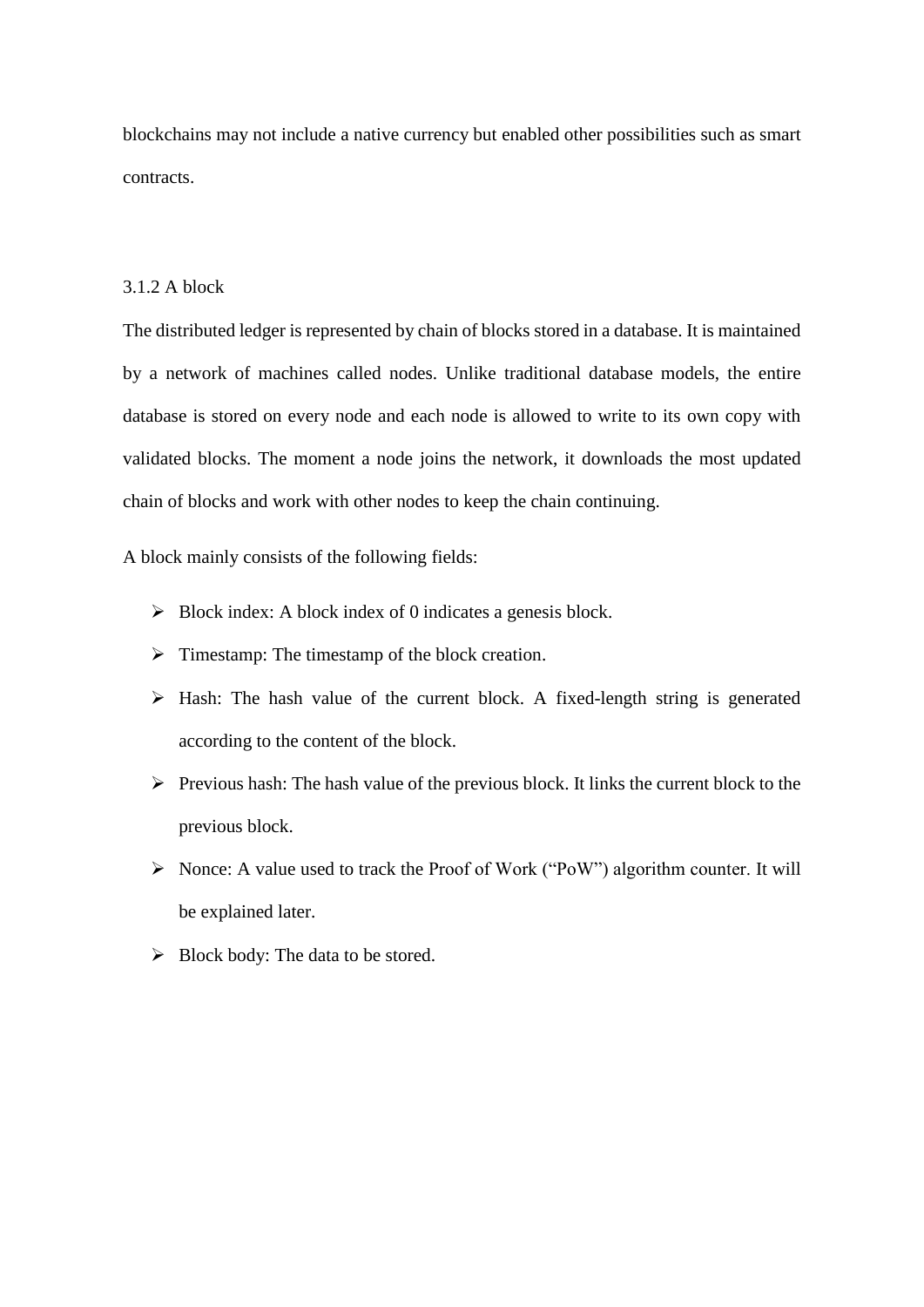

*Figure 3.1 Illustration of relationship between blocks*

Hashing is the backbone of the immutability of the blockchain. It ensures no blocks are being tampered with. As the hash of the block is computed with the content of the whole block, it also takes into the previous hash for calculation. In other words, the hash of a block is dependable on the hash of the previous block. In order to add a block, it has to be approved and verified by every other node in the network. If a block in the chain is altered, the hash will be changed and the whole the blockchain will become disconnected. To connect the blockchain again, all hashes of the subsequent blocks have to be updated, and the resulted blockchain will also be different. In fact, the process of updated all the blocks is extremely difficult and computational-intensive. This will be explained in the following parts.

#### <span id="page-18-0"></span>3.1.3 Consensus

Consensus algorithm is an important part of the blockchain system. As anyone can participate in maintaining and updating the blockchain, it is important to setup a set of rules such that every node adheres to to maintain the blockchain. Whenever new block is being generated by a node, it is broadcasted to other nodes. The other nodes will verify the block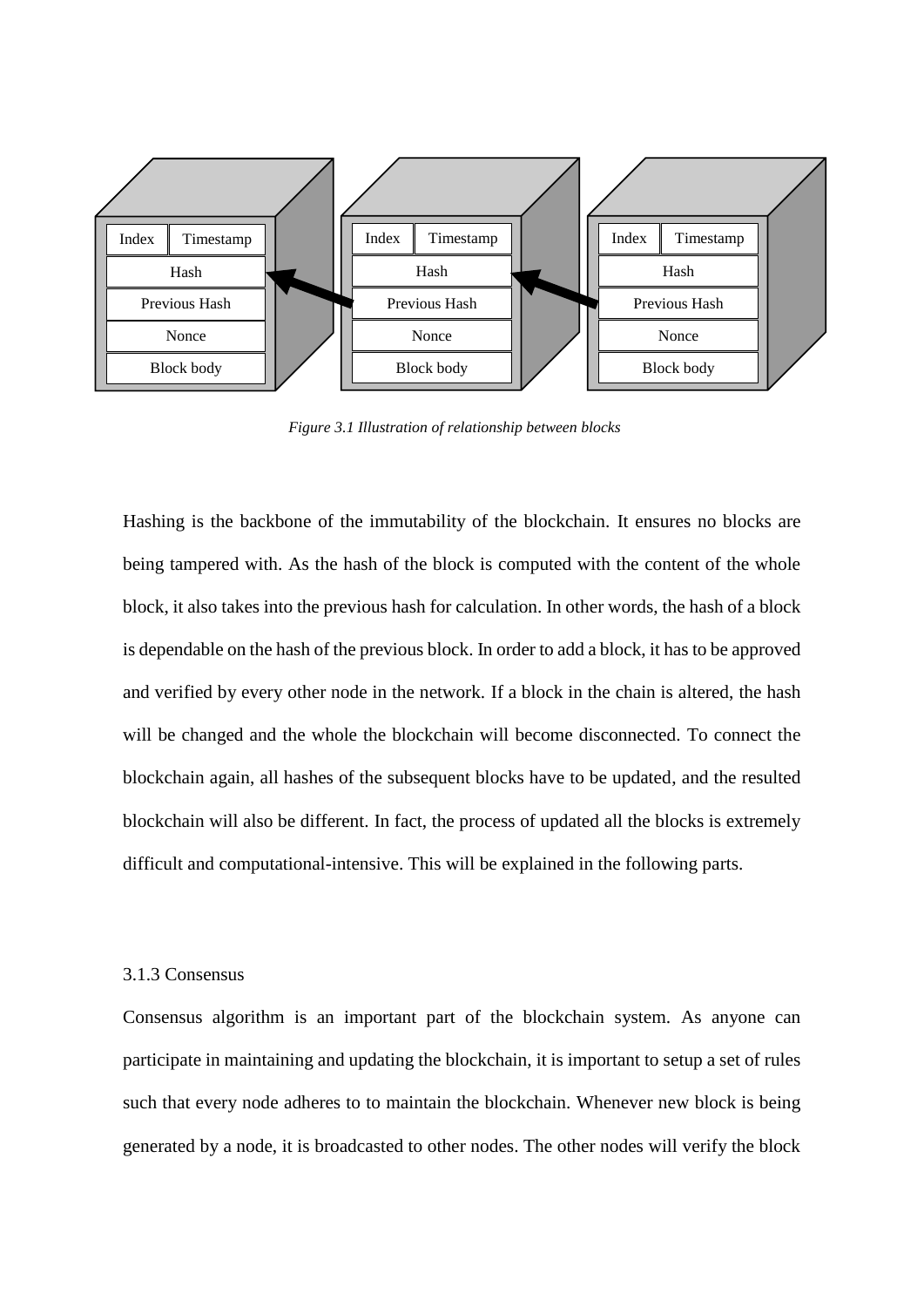with the consensus algorithm and only if the block is verified, it will be added to the blockchain.

The most widely used consensus algorithm is the Proof of Work ("PoW"). It was invented by Satoshi Nakamoto and implemented in the Bitcoin. In order to create a valid block, a node has to solve a complicated mathematical puzzle which takes computational power. The mathematical puzzle is nothing but to achieve a desired hash. In computing the hash, the algorithm takes in the block content and reaches a hash of a desired pattern. The only varying field in a block is the nonce. By taking in the content of the block with varying nonce, eventually, a block hash of a desired pattern is reached. The block, together with the hash and the nonce, is then being broadcasted to the network. Other nodes receiving the block will verify if the combination of block content and nonce can come up with the desired hash.

|                      | Nonce | Hash                                        |  |
|----------------------|-------|---------------------------------------------|--|
|                      | 0001  | 888B19A43B151683C87895F6211D9F8640F97BDC8EF |  |
| <b>Block content</b> | 0002  | 4FAC6DBE26E823ED6EDF999C63FAB3507119CF3CB   |  |
|                      | 0003  | 446E21F212AB200933C4C9A0802E1FF0C410BBD75F  |  |
|                      | .     |                                             |  |
|                      | 1234  | 03AC674216F3E15C761EE1A5E255F067953623C8B38 |  |

*Figure 3.2 Illustration of the Proof of Work mathematical puzzle. In this example, an arbitrary hashing algorithm is used. Block content is kept constant and only the nonce is changing. The block is accepted if the hash starts with "0".*

As the process of hashing is believed to generate a string which the probability of a pattern is equally distributed, the process of solving this mathematical puzzle can only be achieved by brute-force approach. The computational power required is the barrier to update a block,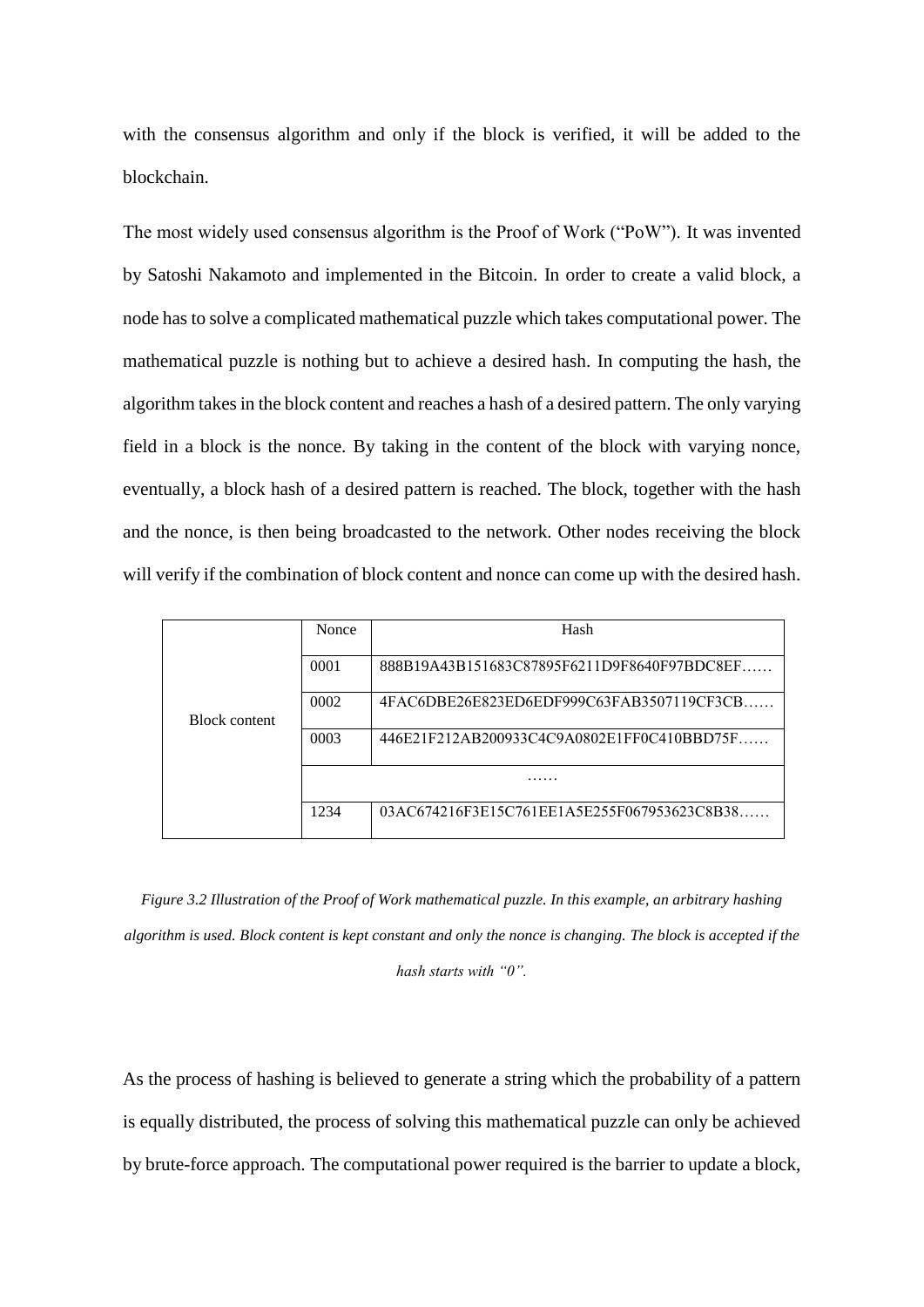or in the case of an attacker, after altering of a certain block, it requires a huge amount of computational power to modify the hashes of all subsequent blocks. The difficulty is defined by the complexity of the matching pattern. For instance, requiring the hash to start with two zeros ("00……") is more difficult of starting with one zero ("0……").

However, in order to verify the correctness of the proof of work, it only takes constant time. Upon receiving of a block, a node simply calculates the hash, which includes the nonce and the block content, of it. If the resulted hash matches the hash as indicated in the block and the desired pattern, the block can be deemed valid. This also shows that the block created have worked on creating the block, hence the method is called Proof of Work.

Other methods of consensus also exist, such as Proof of Stake, Byzantine fault tolerance algorithm, and the delegated Proof of Stake algorithm. In this project, I will focus on the Proof of Work.

## <span id="page-20-0"></span>3.1.4 Network

The blockchain runs in the following sequence:

- 1. Each node collects the data and prepare its own block
- 2. Each node works on finding the proof of work for its block
- 3. If the proof of work is found, the node broadcast the block to all nodes reachable
- 4. Nodes that receives a block verify the PoW result and its data (if necessary)
- 5. If the block is being accepted, it appends the block to the end of its chain and use its hash to work on the next block. Otherwise, it continues to work on the current block and wait if some other nodes broadcast other solutions.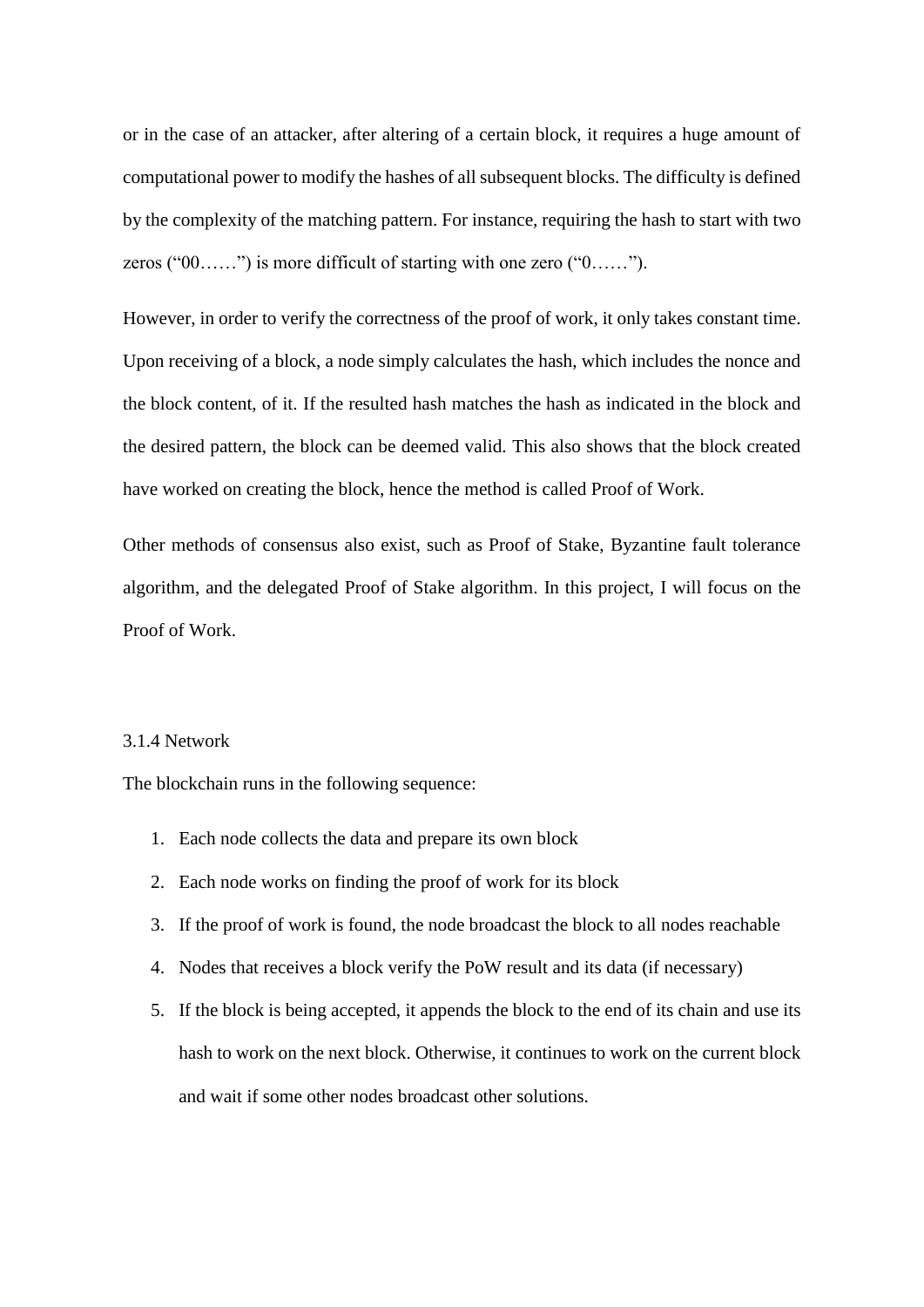In case of multiple nodes broadcasting different versions of the next valid block at the same time, different nodes may receive different blocks. Nodes always consider the longest chain of blocks as the valid one. Hence, they work on the first node they received. Eventually, when then next PoW is found and a new block is arrived, the tie will be broken. If the new block contributed to the other chain, that chain will become longer and the chain the node is working on will be disposed.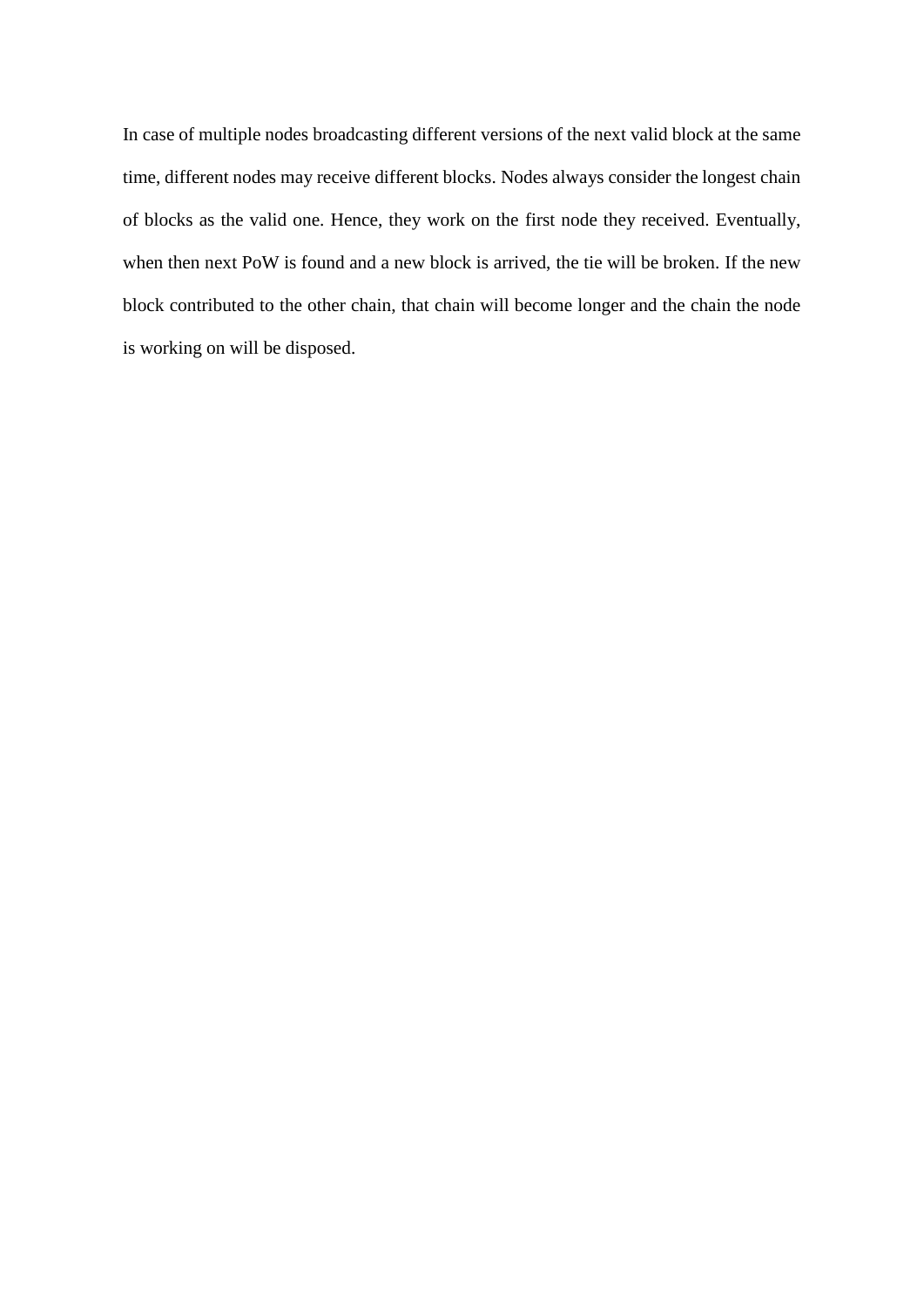#### <span id="page-22-0"></span>**3.2 Timechain**

Inspired by the blockchain, I have designed Timechain: a more secure time synchronization mechanism. It is designed mainly to mitigate the security risks of NTP:

- $\triangleright$  It is designed mainly to mitigate the risk of man-in-the-middle attack. By nature of blockchain, the creditability of data is established by the consensus of the whole network. The chain is immutable and there is no single node the hacker can compromise to get the fake data being spread in the network.
- $\triangleright$  As blockchain works in a distributed manner and every node holds a copy of the ledger, the single point of failure is eliminated and almost impossible to perform a denial of service attack. Even if the attacker compromised a number of nodes in the network, the time synchronization mechanism can still function.

However, compared to NTP, this design of time synchronization is mainly targeted on security applications, such as certificate expiration. In such scenario, the precision of time is less important. It is acceptable to have a certain error, say, within 1 minute. This is sufficient to reject a certificate which is expired by 1 minute or more. Hence, is this implementation, the time security is more important than the time precision. It can be worked together with NTP to achieve redundancy for time synchronization.

#### <span id="page-22-1"></span>3.2.1 Block

The block structure of the Timechain is similar to that of a blockchain. However, in the original implementation of the blockchain, the timestamp is recorded at the time of block creation. As it takes time for the proof of work to be completed, by the time the block is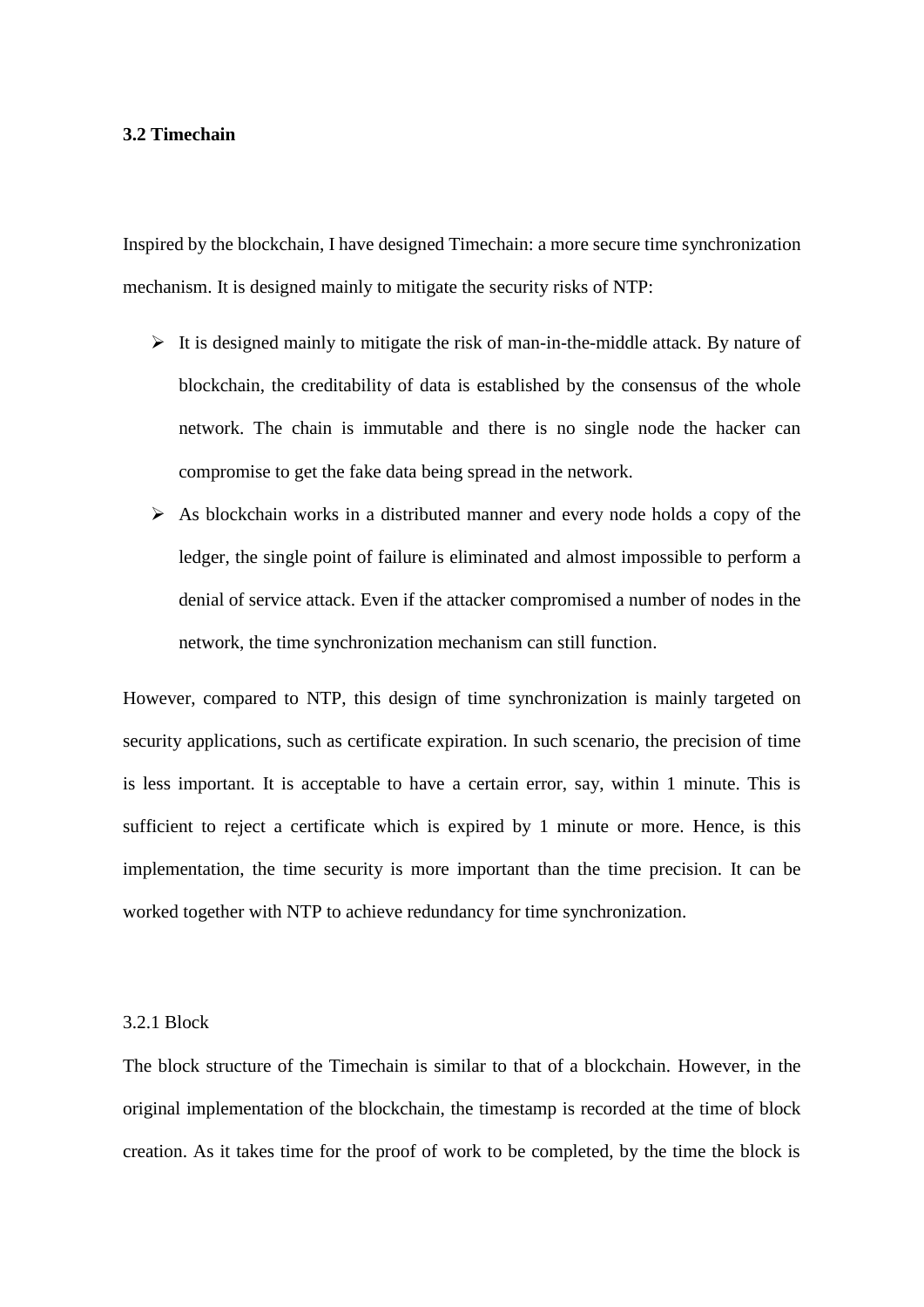being broadcasted to other nodes, the time is already delayed, hence the timestamp cannot be used directly for time synchronization.

To take into consideration the time of the block being broadcasted to the network, instead of using a nonce value for PoW, the timestamp itself will be used as the nonce. In other words, for every time a node calculates the hash, the timestamp on the node is being updated. This ensures that the block comes with the timestamp being broadcasted to the network (and the processing time for computing the hash value, but it is negligible as the time required to compute a single hash value is constant). After subsequent blocks are being appended to the chain, their hashes are also affected by the hash of preceding blocks that includes an updated time, hence altering any of the blocks will break the chain.

|                      | Timestamp                 | Hash                         |  |  |
|----------------------|---------------------------|------------------------------|--|--|
|                      | 13:24:01.89392 24/12/2018 | 888B19A43B151683C87895F6211D |  |  |
| <b>Block content</b> | 13:24:01.89393 24/12/2018 | $4FACODBE26E823ED6EDF999C63$ |  |  |
|                      | 13:24:01.89394 24/12/2018 | 446E21F212AB200933C4C9A0802  |  |  |
|                      |                           |                              |  |  |
|                      | 13:24:05.29348 24/12/2018 | 03AC674216F3E15C761EE1A5E25  |  |  |

*Figure 3.3 Illustration of the Proof of Work mathematical puzzle. In this example, an arbitrary hashing algorithm is used. The timestamp is used as the nonce.*

# <span id="page-23-0"></span>3.2.2 Consensus

The proof of work consensus algorithm is being used in the Timechain implementation. However, apart from validating the mathematical puzzle solution as shown above, upon receiving a new block, each node also checks the timestamp for an acceptable range of error (mainly due to network latency). If the time difference between the timestamp on the block and the local time is above a certain threshold, say 15 seconds (meaning an error of 15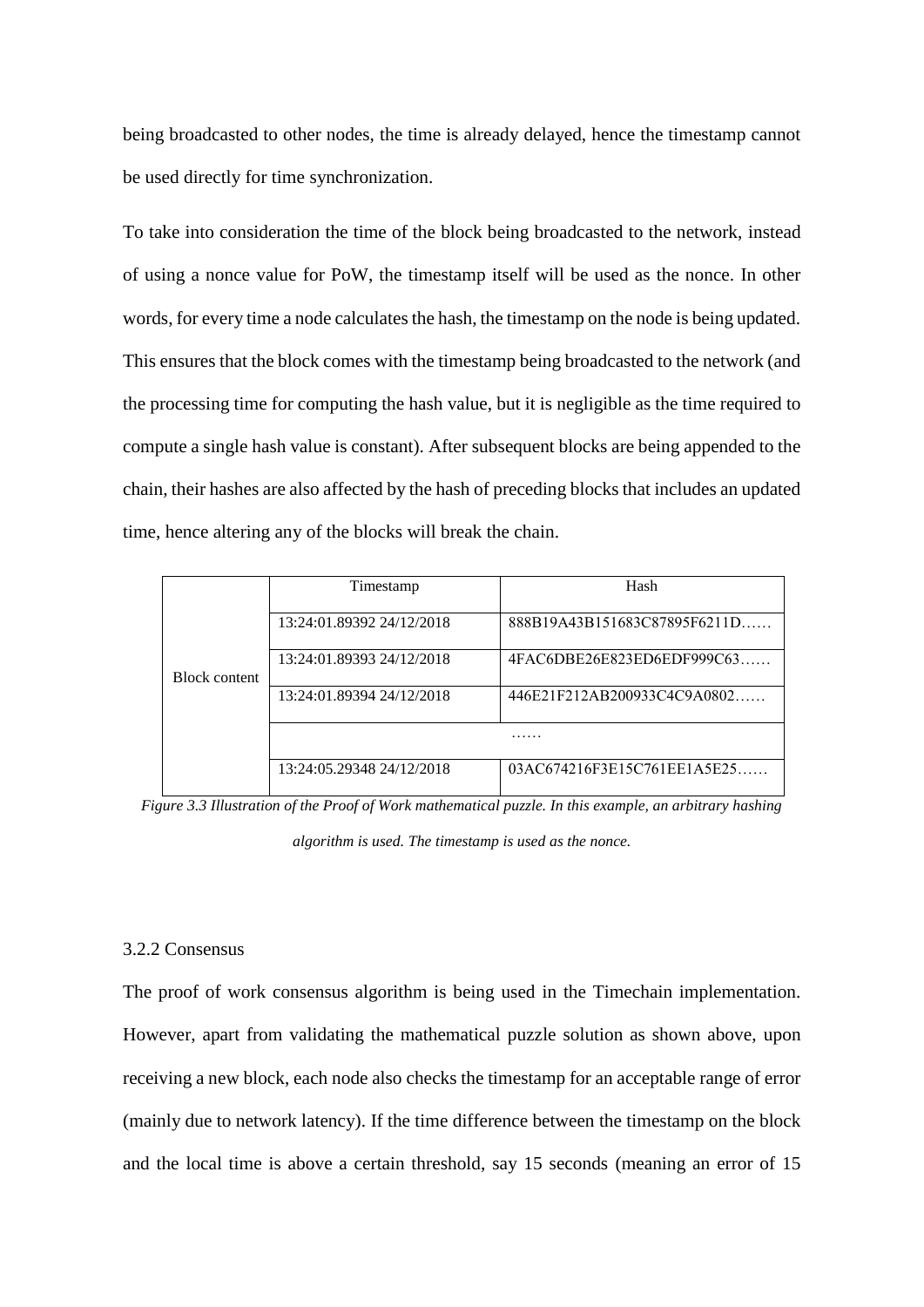seconds), the block is considered having an inaccurate timestamp instead of a large delay, and will be discarded by the node.

## <span id="page-24-0"></span>3.2.3 Network

The blockchain runs in the following sequence:

- 1. Each node repeats the following until the PoW is solved:
	- a. Create a block with the current timestamp
	- b. Calculate the hash of the block
- 2. If the PoW is solved, the block is broadcasted to other reachable nodes
- 3. Nodes that receives a block log the local time of receive and verify the PoW result
- 4. If the PoW is correct, a node then compare the logged time to the timestamp on the block. Accept the block if the time difference is smaller than the threshold
- 5. If the block is being accepted, it appends the block to the end of its chain and use its hash to work on the next block. Otherwise, it continues to work on the current block and wait if some other nodes broadcast other solutions
- 6. For every certain amount of time, say 5 minutes, each node will broadcast the chain of nodes on their local machines to its peers. By doing this each of the nodes will check if they are having the same chain. If no, the longest, and yet valid chain will replace the existing local chain.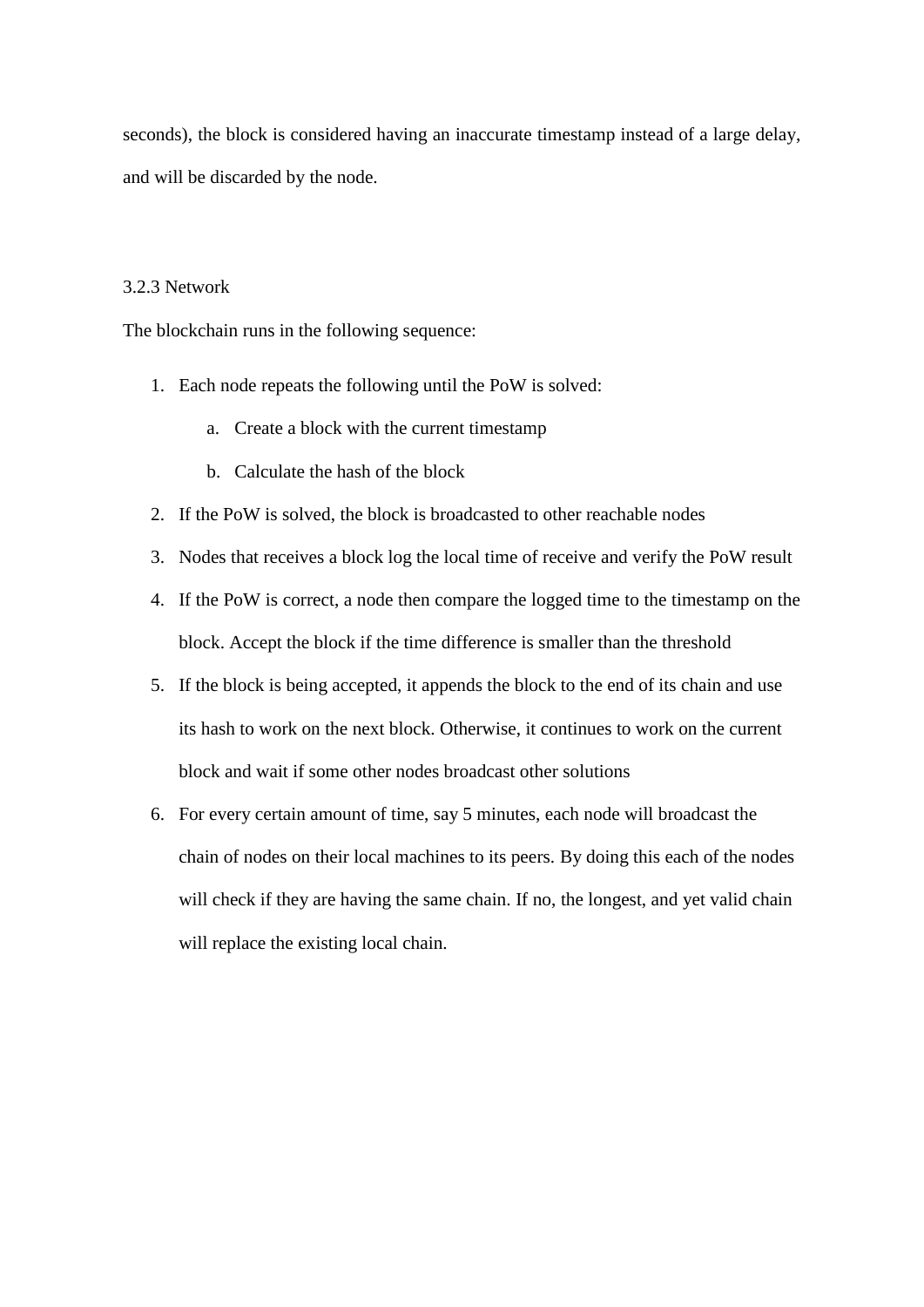

*Figure 3.4 Flow of Timechain*

As a node is more likely to receive new blocks and chains announcements from nearby nodes (nearby here refers to low network delay) first, the delay for each message is small, but the total time delay propagates from the writer of the time blocks. The system works well in a small scale without caring about the time delay, but when it is deployed in a wide area network, the delay should be taken into consideration. This will be further explained in the part of "Further Development".

## <span id="page-25-0"></span>3.2.4 Credibility

As it takes time for the PoW to come up with a solution, in order to taper with a certain block in a blockchain, all the PoW of the subsequent blocks have to be recalculated. This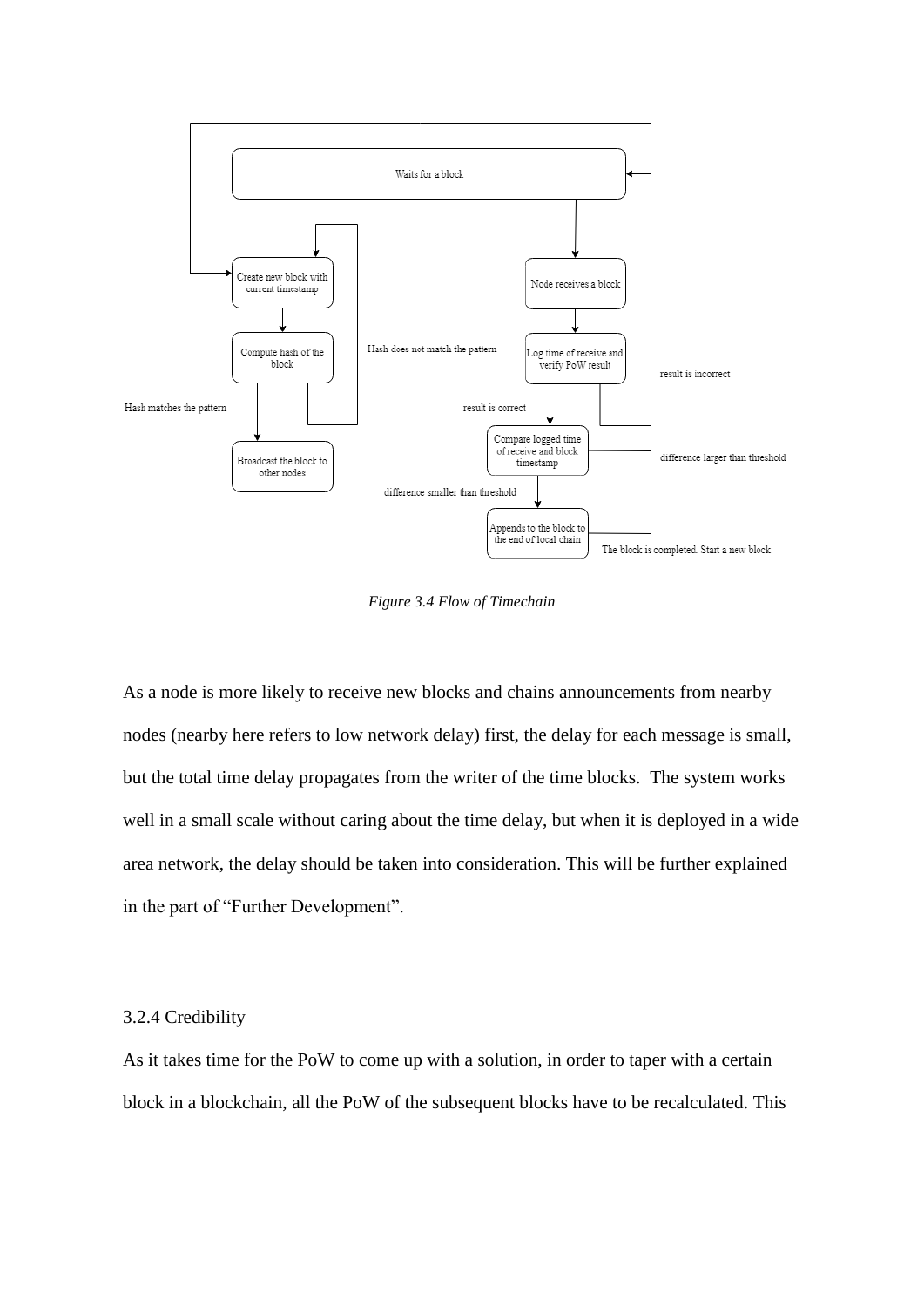requires a huge amount of computing power and makes it almost impossible to catch up with the development of the blockchain.

For instance, an attacker attempts to alter the n-5 block, where n is the total number of blocks currently exist in the longest chain. Suppose generating the PoW for each block requires approximately 10 minutes. (As PoW is a brute force approach, the time required for computation is unpredictable. This number here is just an average value.) In order to alter the n-5 block and keeping the whole chain valid, the attacker also has to modify blocks n-4, n-2, n-1 and n. To modify 5 blocks in total, it takes 50 minutes. By then, the whole chain is still progressing by other nodes in the network, and probably reach the  $n+5$ blocks already. The attacker is unable to catch up with the longest chain.

Hence, by the PoW, when more and more blocks are being appended to a chain, the more credible and previous blocks are. The Timechain algorithm will determine the current clock with reference to blocks few levels before the latest block. The time is more trustworthy compared to consider only the timestamp of the latest block.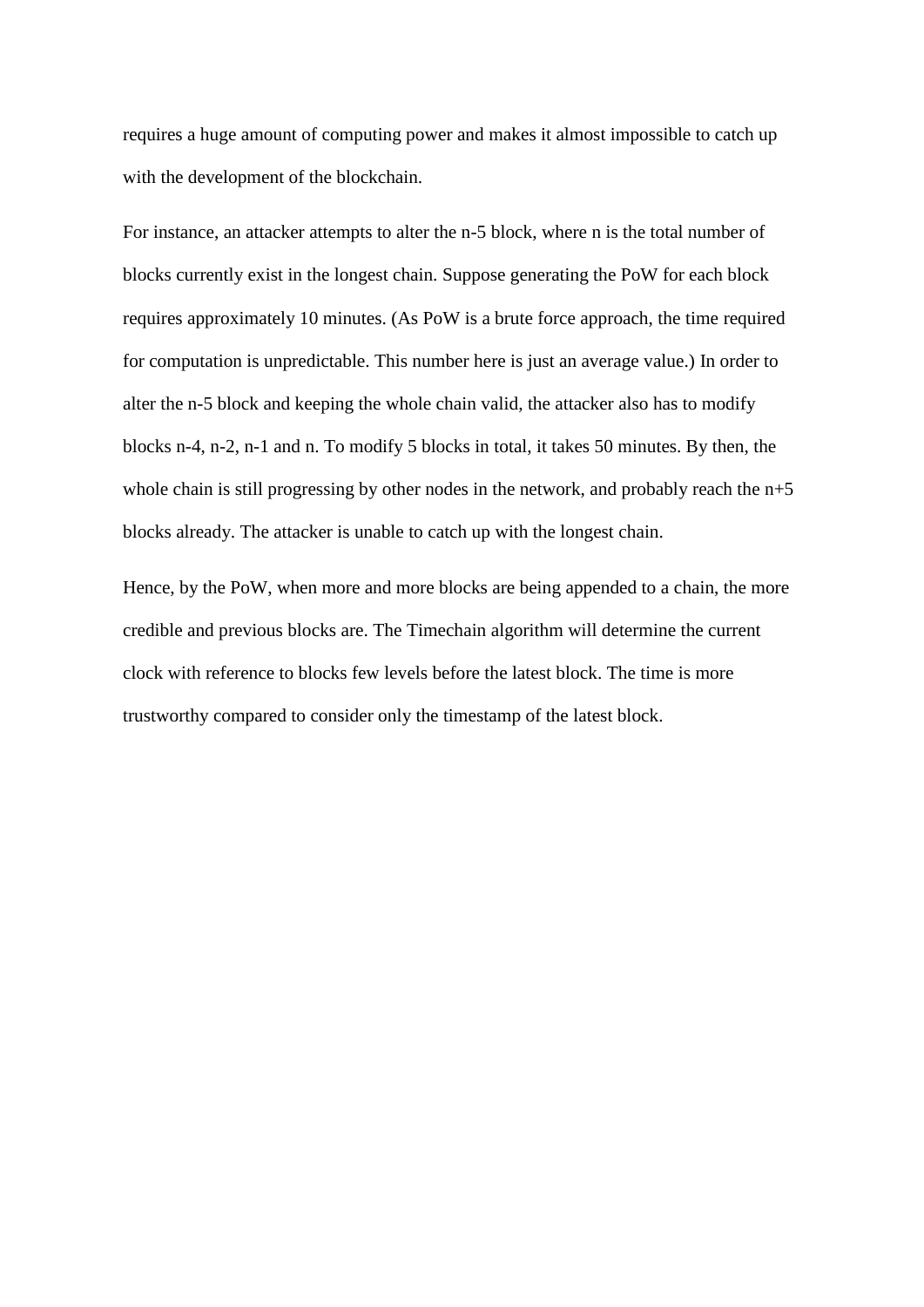# <span id="page-27-0"></span>**4. Implementation**

## <span id="page-27-1"></span>**4.1 Blockchain Platforms**

In order to implement the Timechain blockchain, major blockchain platforms are considered.

# <span id="page-27-2"></span>4.1.1 Bitcoin

Bitcoin is the first peer-to-peer payment method which operates with no central authority. It is decentralized and every participant on the network manage transactions and issue bitcoins collectively. [13]

#### <span id="page-27-3"></span>4.1.2 Ethereum

Ethereum is a public, block-chained based distributed environment which is equipped with the capability of running applications on top of it. It consists of a native currency Ether and the decentralized virtual machine, the Ethereum Virtual Machine, which can execute scripts on the network. The idea is to avoid a complete dependency on a single server for data storage and manipulation. The smart contract is the programmable interface which is mainly used to manage agreements between users. [14]

# 4.1.3 Hyperledger

Hyperledger is a project started by the Linux Foundation. It is designed for cross-industry business usage. It aims to create enterprise grade distributed ledger framework and code bases to support business transactions. It also supports smart contracts and membership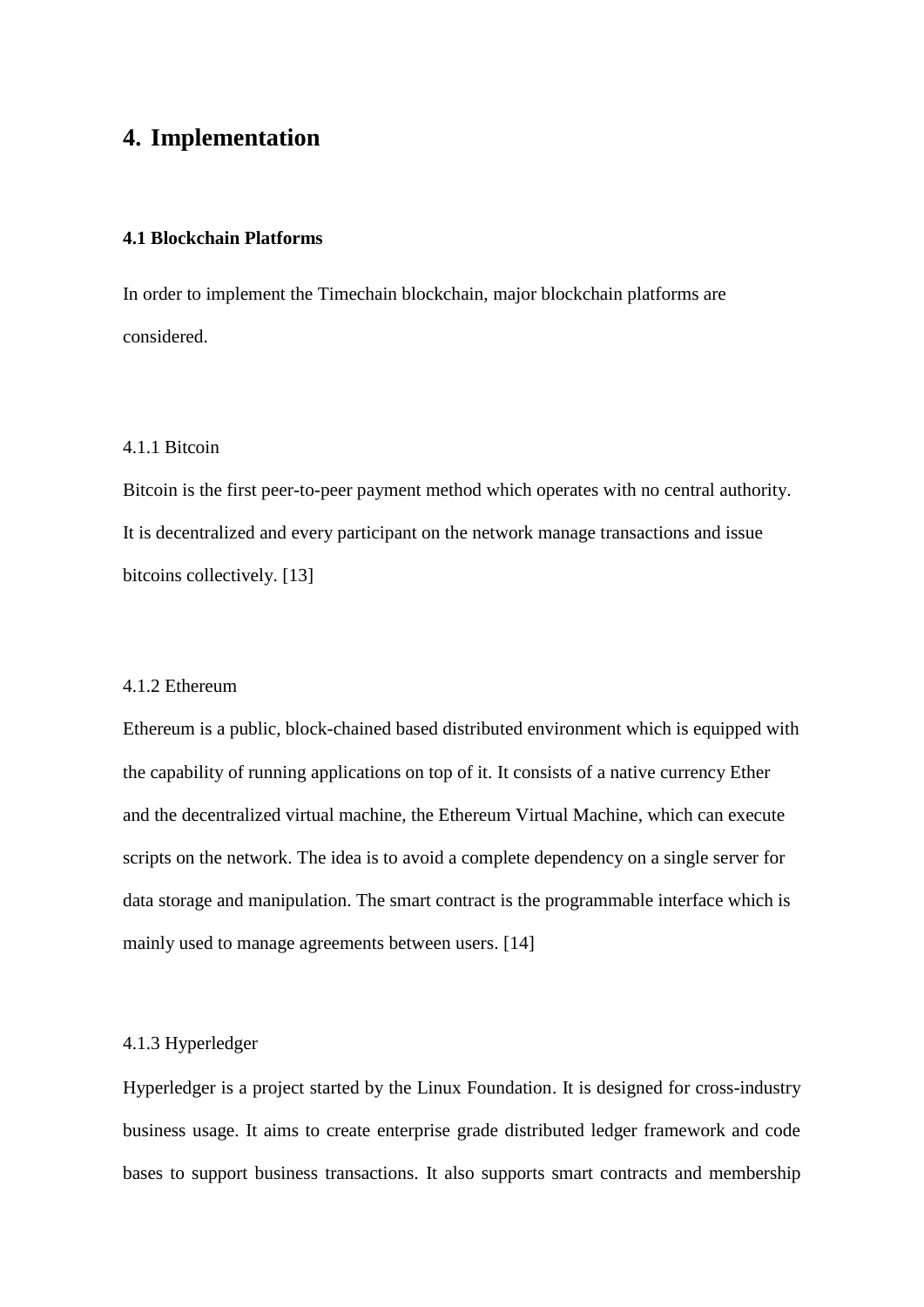services, such that the blockchain can operated as a permissioned network. Nodes can be configured for read/write permissions, allowing certain nodes to write to the blockchain while some other nodes can only view what is in the blockchain. [15]

#### <span id="page-28-0"></span>4.1.4 Comparison

|                   | <b>Bitcoin</b>            | Ethereum            | Hyperledger            |
|-------------------|---------------------------|---------------------|------------------------|
|                   |                           | Ethereum            | The Linux              |
| Governance        | <b>Bitcoin Developers</b> | Developers          | Foundation             |
| Permission        |                           |                     |                        |
| restrictions      | Permissionless            | Permissionless      | Permissioned           |
| Consensus         |                           |                     | <b>Byzantine</b> fault |
| algorithm         | Proof of Work             | Proof of Work       | tolerance              |
| Native currency   | <b>Bitcoin</b>            | Ether               | N/A                    |
|                   |                           | High                | High                   |
| Scripting ability | Limited                   | High level language | High level language    |
|                   |                           | support: Solidity   | support: Go            |
| Mining reward     | Yes                       | Yes                 | N <sub>o</sub>         |

*Figure 4.1 Comparison between Bitcoin, Ethereum and Hyperledger*

After comparing the three major options of blockchains available, Bitcoin has a limited customization ability, hence firstly rejected in this project. Ethereum and Hyperledger both allows a higher level of customization. Hyperledger, designed for implementing crossindustry business logic, is more suitable in our situation as there are less limitations compared to Ethereum. However, the consensus algorithm in both platforms cannot be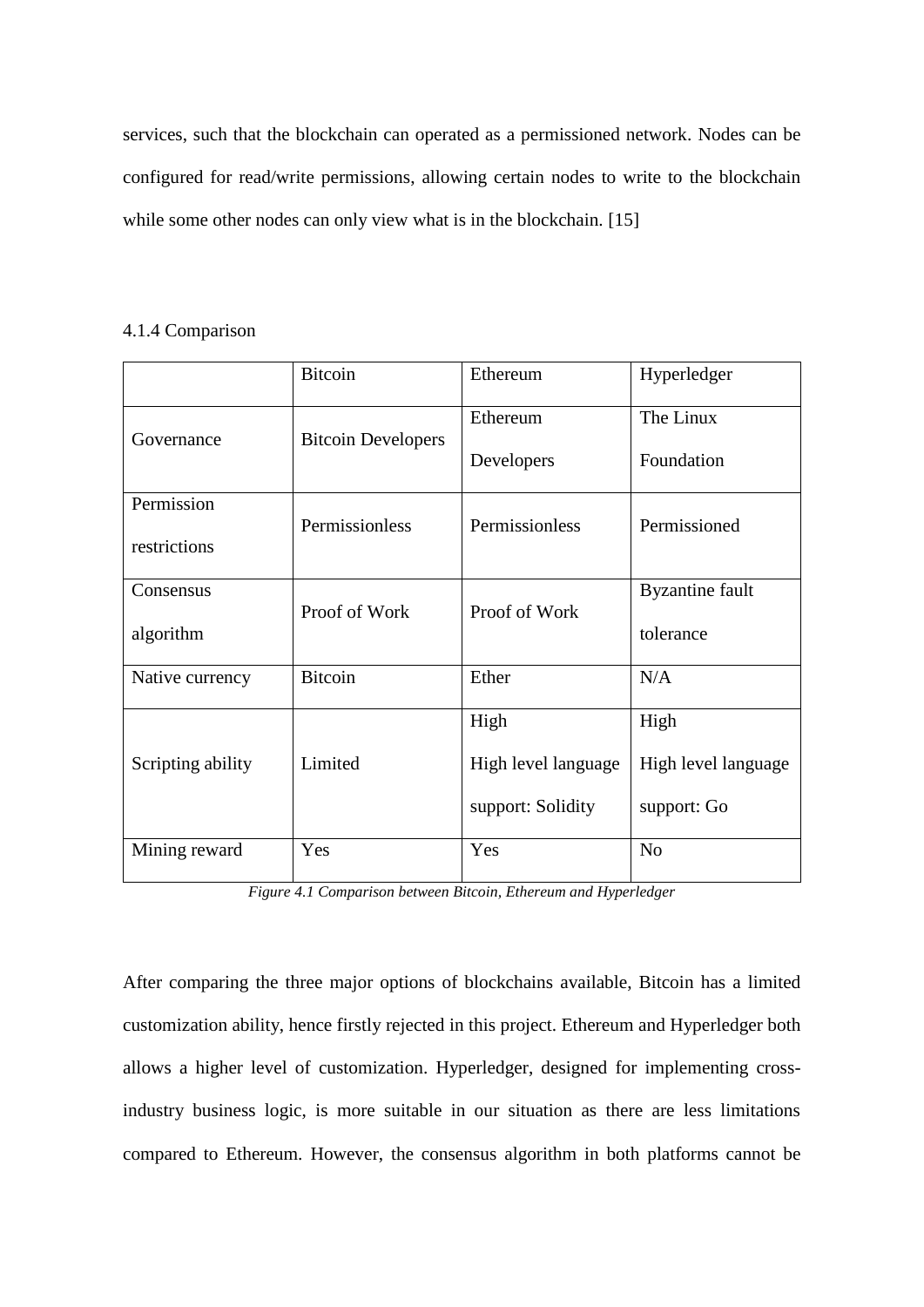modified easily. To modify the consensus algorithm, an extensive editing on the source code of the consensus algorithm is required. In this project, the main purpose is to demonstrate the ability of using the blockchain for time-keeping. To streamline the development process, I have chosen to deploy my own blockchain.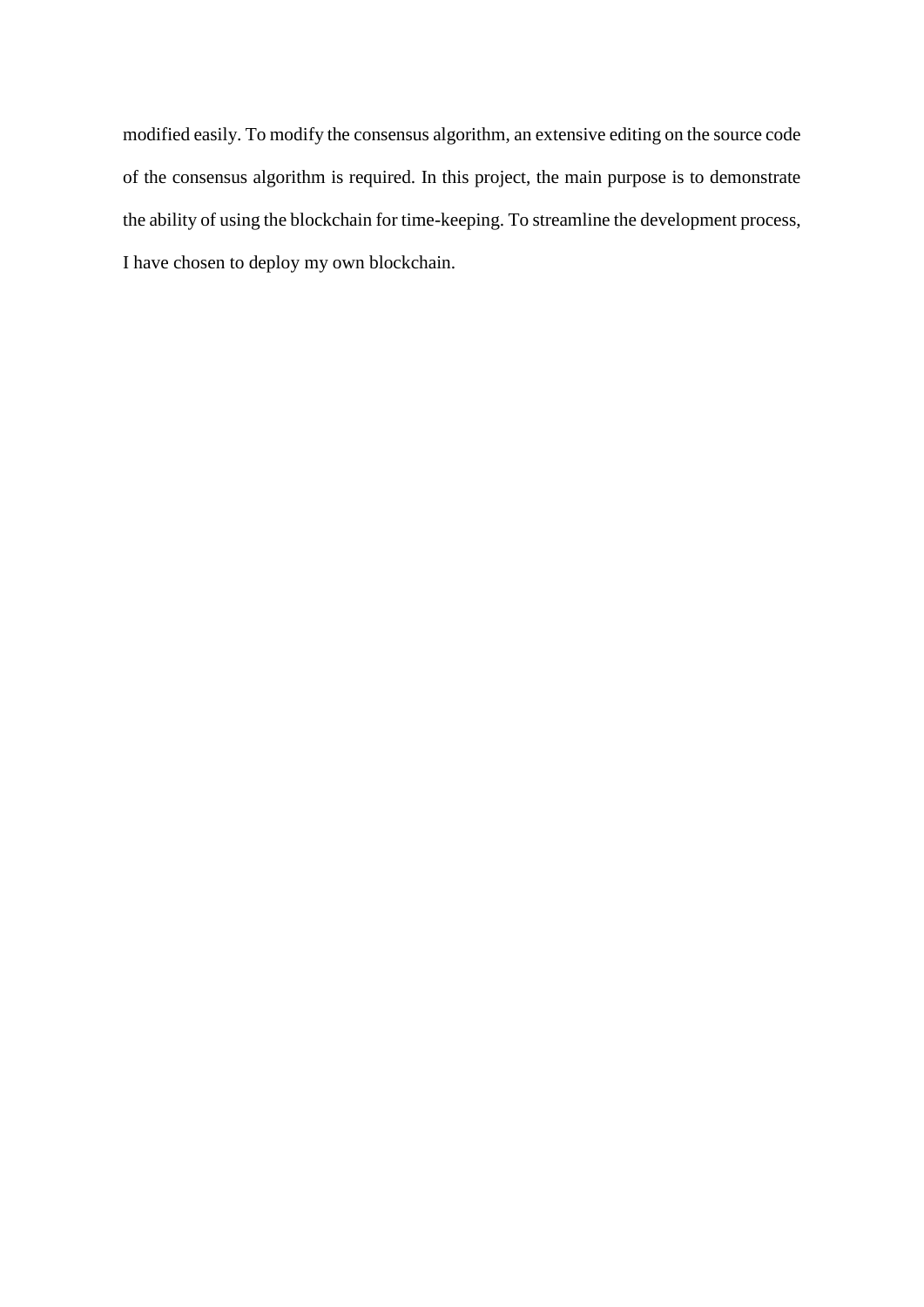#### <span id="page-30-0"></span>**4.2 Golang**

In this project, I have chosen Golang as the language of development. It is developed by Google in 2009 and is designed to improve programming efficiency. The language is static typed (like C++) and designed with ease of use (like Python). It is also a great language for system design as support for various web frameworks and concurrency is built in. [16]

#### <span id="page-30-1"></span>**4.3 Implemented functions**

The following are the major functions included in the implementation:

➢ func newBlock(prevBlock Block) Block

It takes in the previous block and extracts the index number and the hash value. It then creates a new block by filling in the corresponding values and hash the block to attempt to match the Proof of Work pattern.

- ➢ func checkHash(hash string) bool It takes in the hash of the block as a string and compare the string to the required pattern. A Boolean value is returned.
- ➢ getHash(block Block) string It is called by the newBlock function and generates the hash value of the block. SHA256 is used here and the string of the hash value is returned.
- ➢ checkValid(generatedBlock Block, prevBlock Block) bool When a new block is being received, this function is being called to check if the block is valid. It checks the validity of the block by 4 requirements: 1. The index of the block should be 1 larger than the previous block; 2. The previous hash of the block should match the hash of the previous block; 3. getHash of the block should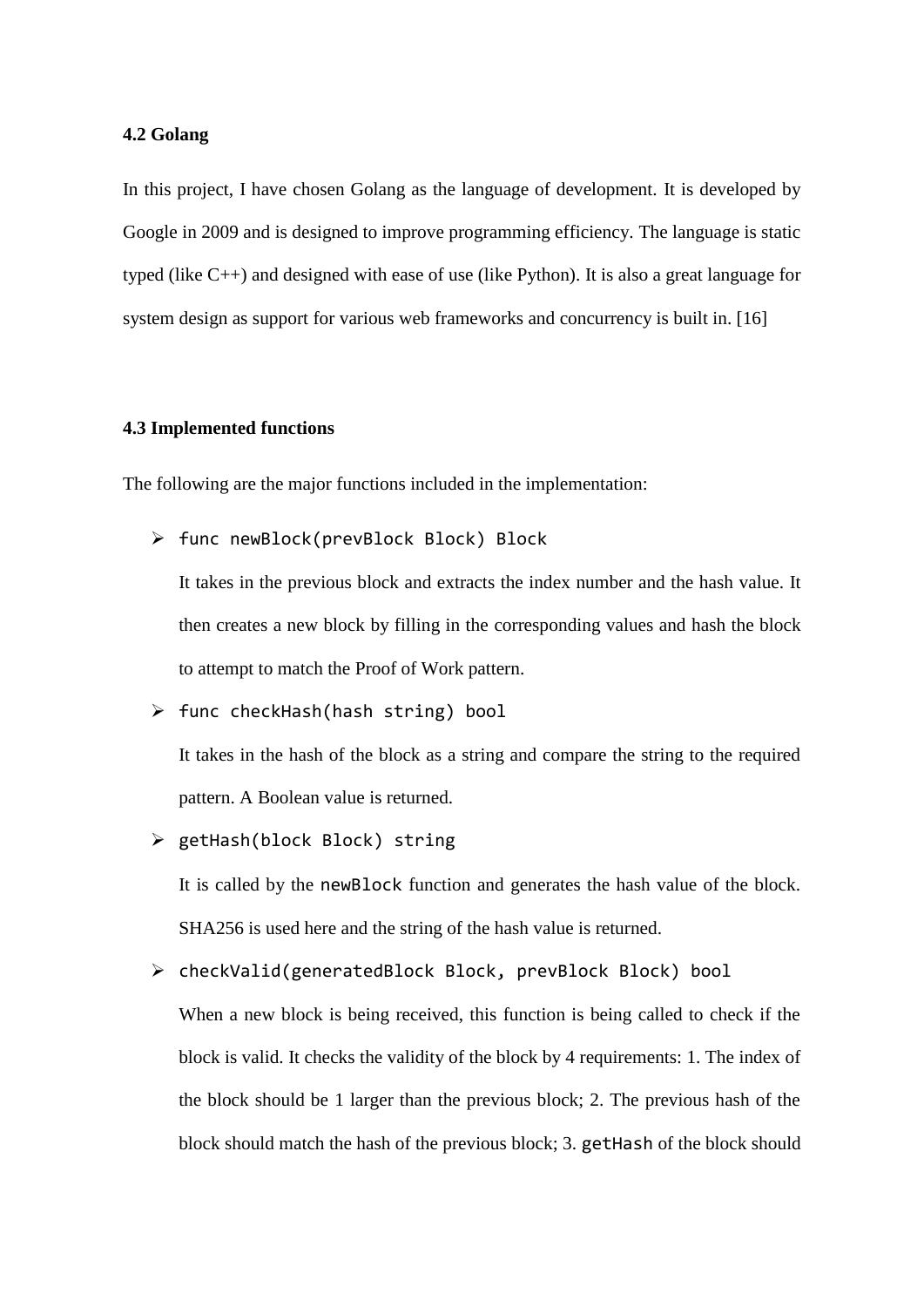be the same as the hash field of the block; and 4. The timestamp of the block is within the acceptable delay range. In this implementation for demonstration purpose, this value is configured to 5 seconds.

# ➢ func replaceChain(newBlocks []Block)

It checks for the length of the blockchain. If the chain is longer than the Timechain record in the machine, the local chain will be replaced by the longest chain.

In order to test the functionality of consensus based on the timestamp, I have added support for a manual clock deviation. It accepts a manual input of deviation value and adds it to the timestamp being broadcasted to other nodes. If the deviation is larger than 5 seconds, other nodes will not accept this block.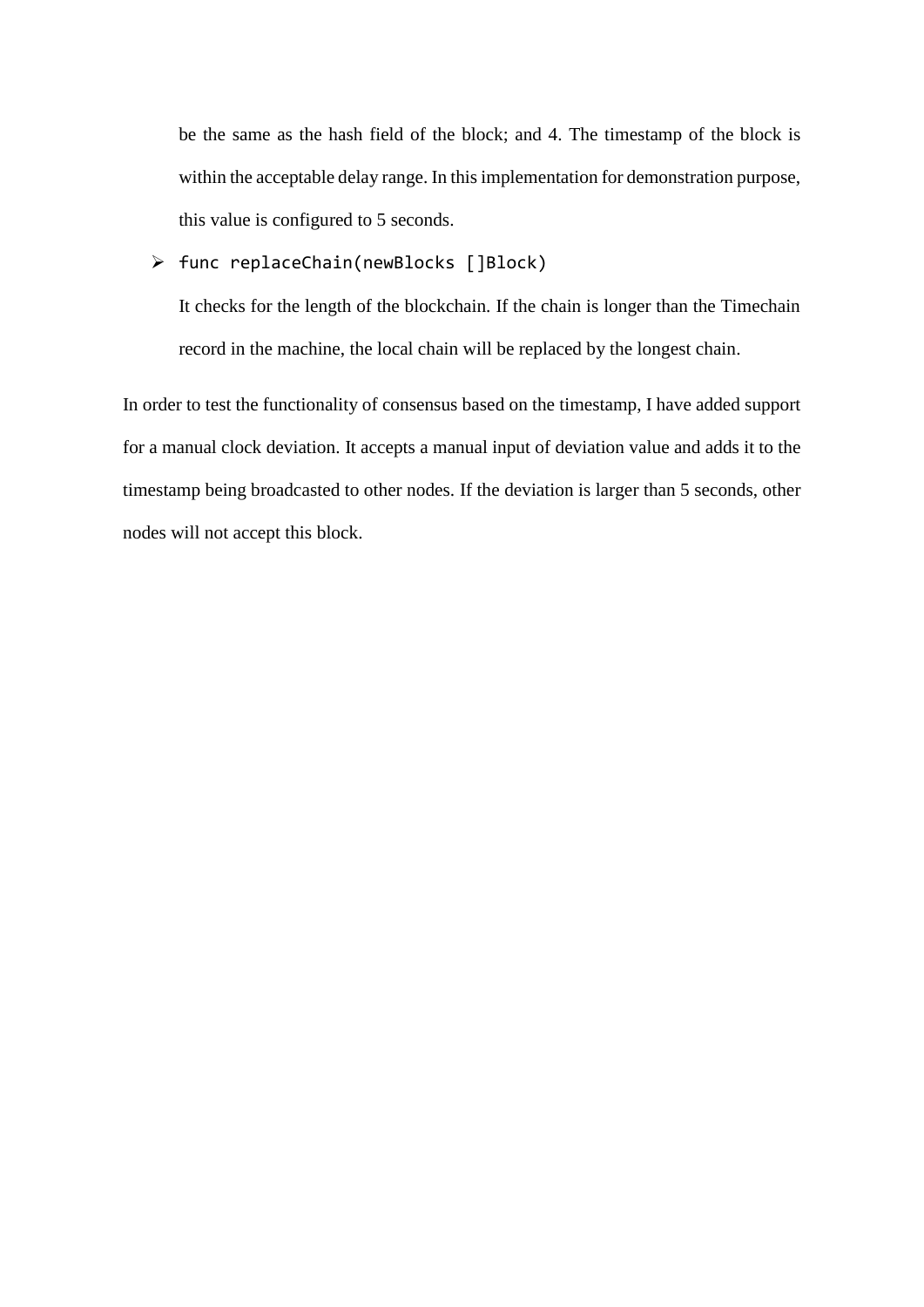# <span id="page-32-0"></span>**5. Future Development**

## <span id="page-32-1"></span>**5.1 Round-trip delay calculation**

In the current implementation, it is assumed that all nodes are very close to each other, and hence the network latency is negligible. However, in reality, the network delay in the worst scenario can reach tens of seconds. Not only the time is unable to get synchronized, valid blocks are also being rejected, creating unnecessary computations and network communications. In order to take the delay into consideration, I will be utilizing the blockchain announcement in the network to achieve a delay calculation.

The idea is whenever a new block is generated and being announced, it includes the timestamp of the node time of the block leaving the node  $(t_0)$ . When another node receives the block, it logs the local time of receive  $(t_1)$ . It then updates the local time accordingly. After some time, the node announcing the block broadcasts its whole chain of blocks to all other nodes. The broadcast includes the timestamp of the broadcast leaving the node  $(t<sub>3</sub>)$ . When another node receives the broadcast, it logs its local time again  $(t_4)$ . Notice that during the first synchronizing,  $t_1$  is corrected to  $t_0$  already. It is assumed that the time on the two nodes are synchronized. The resulting difference between  $t_3$  and  $t_4$  is solely due to the network delay.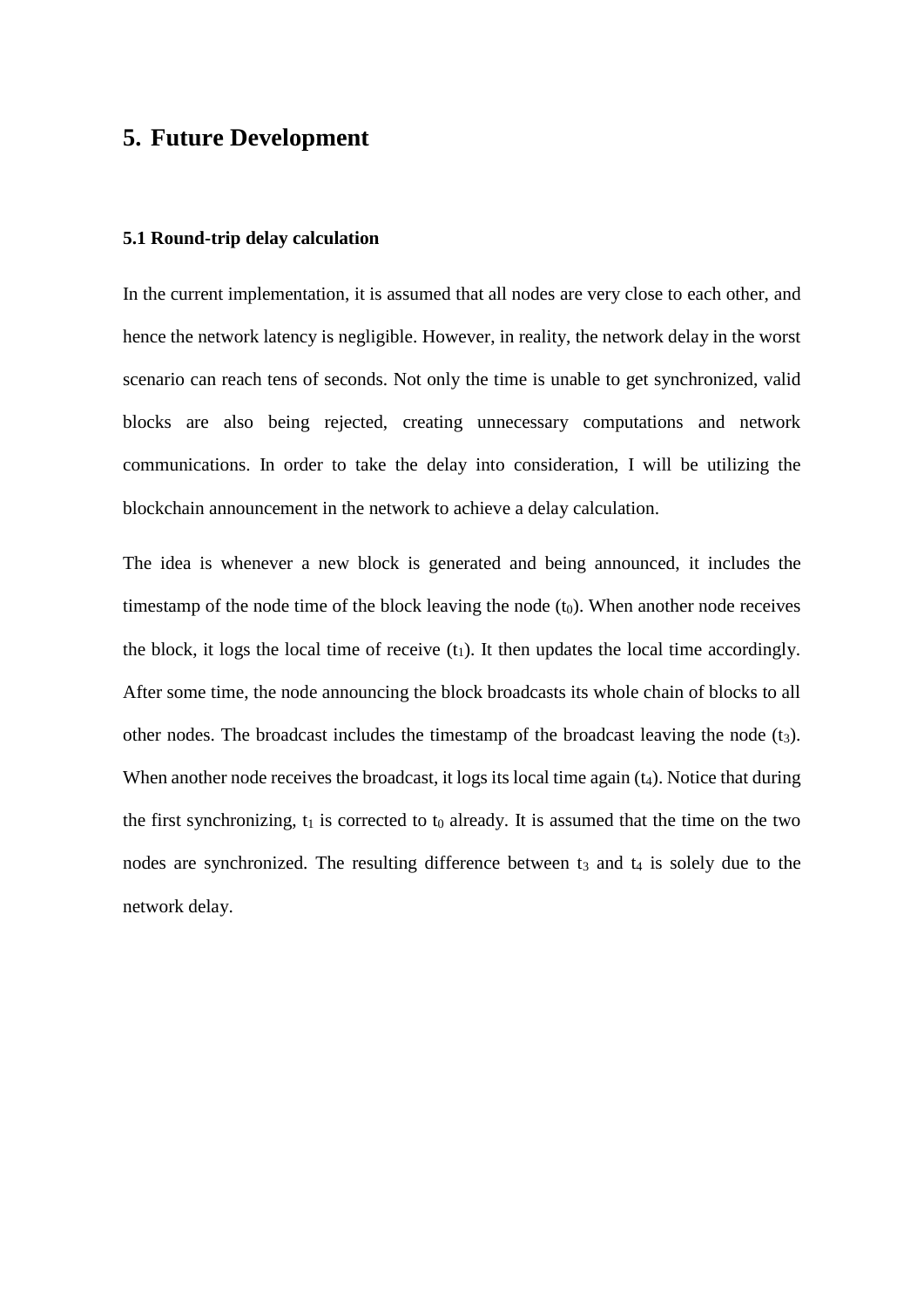

*Figure 5.1 Calculation for network delay.*

In the calculation of delay, instead of sending a request for time, the node only receives block and chain broadcasts from other nodes. Only down stream network communication is involved. Hence, the delay is given by the difference between  $t_3$  and  $t_4$ . Also, as the time is already synchronized without taking care of the delay,  $t_4$  is strictly larger than  $t_3$ .

$$
\theta = t_4 - t_3
$$

As a result, even though multiple time sources can publish their time to the blockchain and being accepted within the allowed threshold, the calculation of network latency is simpler than NTP. Therefore, when the chain grows, the time in all nodes will converge.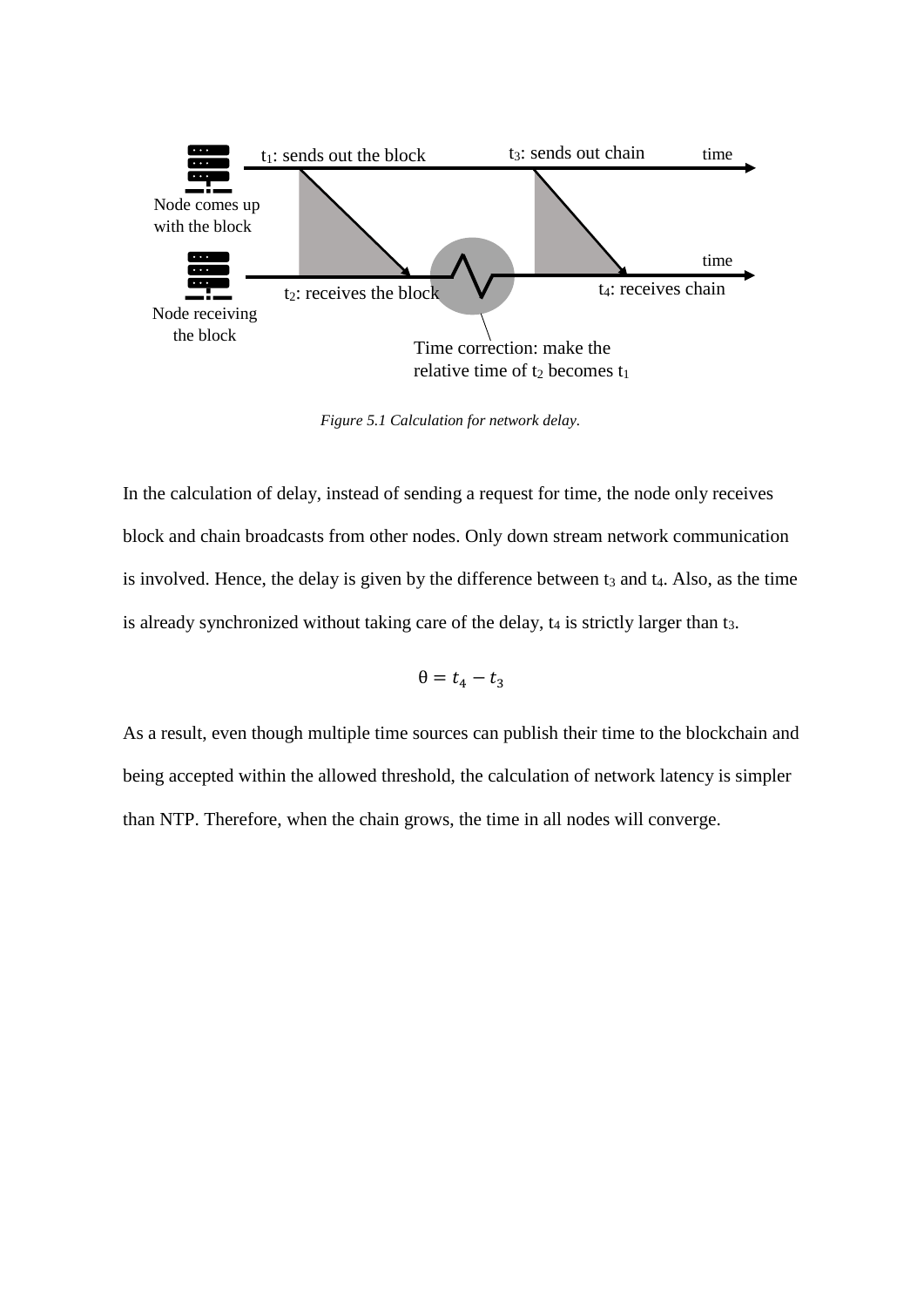## <span id="page-34-0"></span>**5.2 Browser Plugin**

Another future development for this project is a browser plugin which checks the validity of the certificates. In the modern browsers, a warning is often displayed if the certificate of a site is expired. This detection is based on the local clock of the machine. If there is a huge error on the local clock, say over a day, expired certificates may still be deemed valid. Therefore, the plugin works independently from the local machine clock. It acts as another layer of validity check but instead of checking the validity according to the local clock, it gets the time from the Timechain. This is a scenario where a safe, but less accurate time is more important than a super-accurate time.

| December $2018 -$ January 2019 | Investigation on how to calculate the network   |
|--------------------------------|-------------------------------------------------|
|                                | delay; test if the suggested method is accurate |
|                                | enough in the scenario.                         |
| January – Mid-February 2019    | Implement the delay calculation.                |
| Mid-February to Mid-March 2019 | Development of browser plug-in.                 |
| Mid-March to April 2019        | Testing on the functionality on the<br>whole    |
|                                | implementation.                                 |

## <span id="page-34-1"></span>**5.3 2 nd Term Schedule**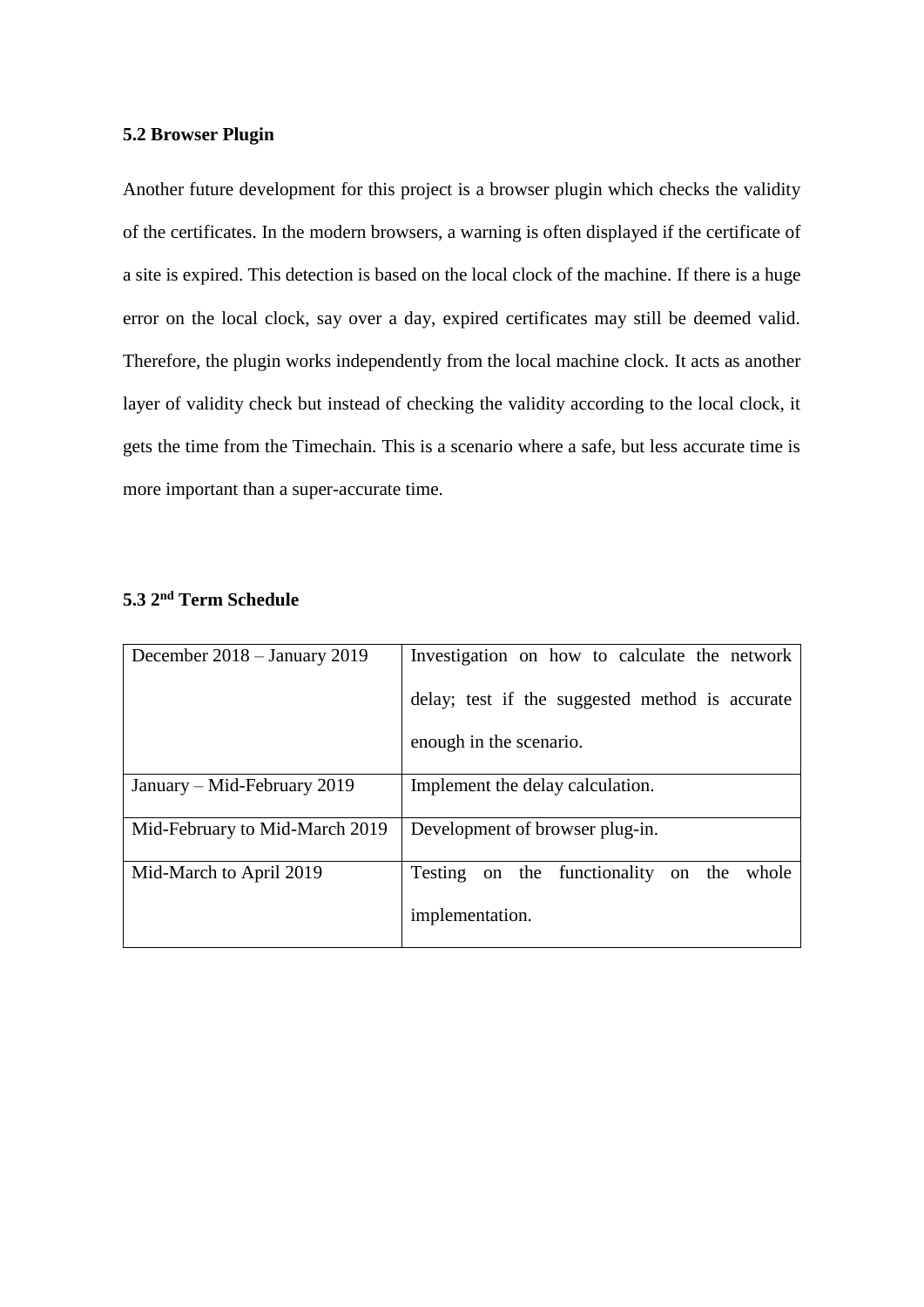# <span id="page-35-0"></span>**6. Conclusion**

In this final year project, through a set of research, I am aware that the widely-used protocol in time synchronization, the network time protocol, is indeed highly vulnerable to various attacks. With the increasing popularity on blockchain, it seems to be a great idea of providing timing service in a distributed network. I examined the idea behind the blockchain, with a more in-depth research on how the blocks are being generated and the consensus algorithm. I also examined the different blockchain frameworks available and end up decided to write up my own blockchain to achieve the time keeping purpose.

In the Timechain, the time is being kept on a distributed ledger across the network. All nodes can participate in maintaining the chain by providing its own time, as well as benefit from the chain of ensuring the local machine time is in sync with other nodes in the network. There are difficulties as the original idea of blockchain is not designed to be real-time, hence using the idea of blockchain for time keeping requires modifying the generation of the block and the consensus algorithm.

The implementation, although not completed, but demonstrates the ability of Timechain keeping an updated time and rejecting some nodes from appending an inaccurate time to the chain. Eventually, when the chain among all the nodes are in sync, a synchronized time in the whole network can be achieved.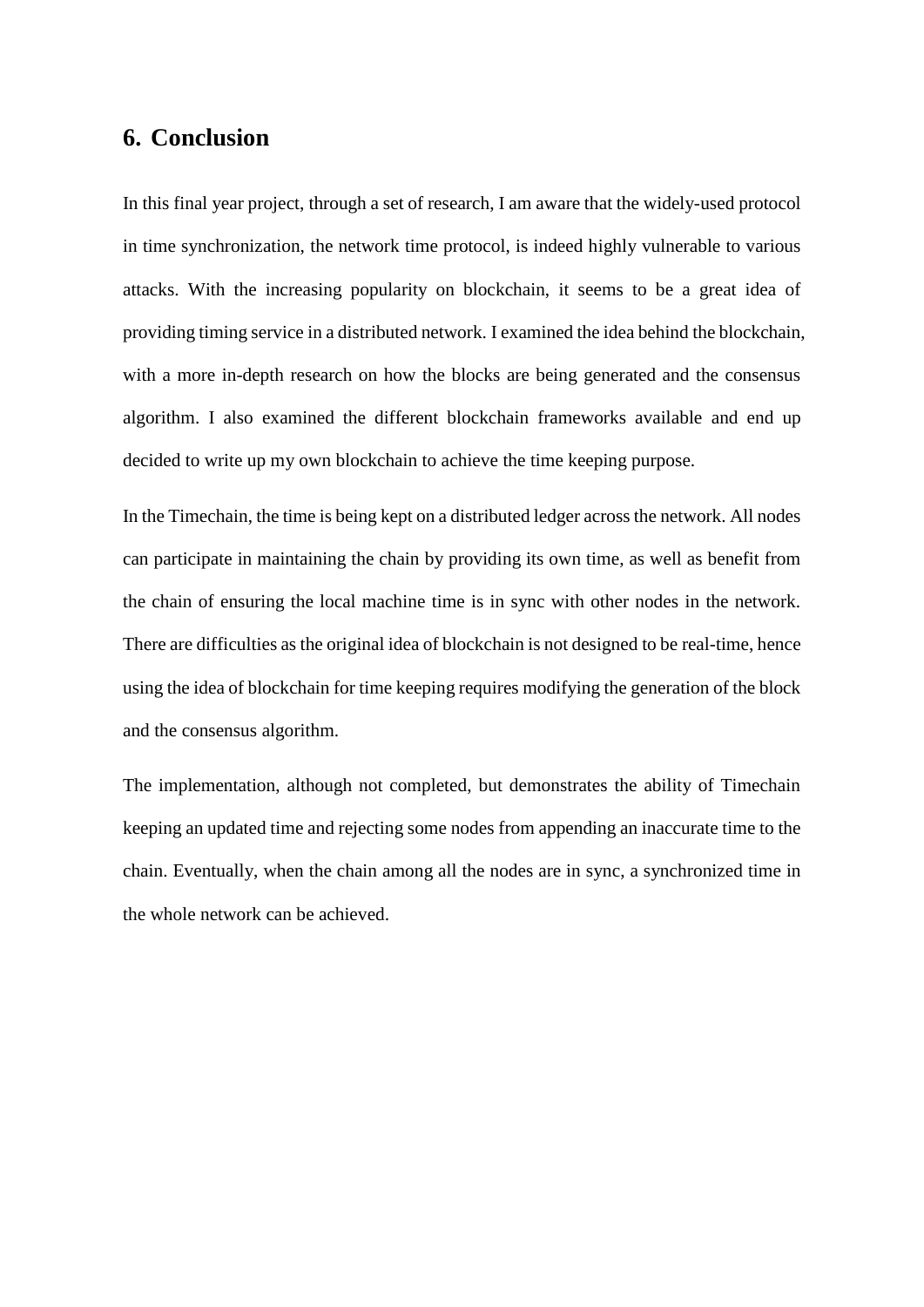# <span id="page-36-0"></span>**7. Bibliography**

- [1] M. E. Acer, E. Stark, A. P. Felt, S. Fahl, R. Bhargava, B. Dev, M. Braithwaite, R. Sleevi and P. Tabriz, "Where the Wild Warnings Are: Root Causes of Chrome HTTPS Certificate Errors," October 2017. [Online]. Available: https://acmccs.github.io/papers/p1407 acerA.pdf.
- [2] D. Mills, "Network Time Protocol (NTP), RFC 958," September 1985. [Online]. Available: https://tools.ietf.org/html/rfc958.
- [3] D. Mills, "Network Time Protocol (Version 1) Specification and Implementation, RFC 1059," July 1988. [Online]. Available: https://tools.ietf.org/html/rfc1059.
- [4] D. Mills, "Internet Time Synchronization: The Network Time Protocol," *IEEE Transactions on Communications,* vol. 39, no. 10, pp. 1482-1493, October 1991.
- [5] D. Mills, E. J. Martin, J. Burbank and W. Kasch, "Network Time Protocol Version 4: Protocol and Algorithms Specification, RFC 5905," June 2010. [Online]. Available: https://tools.ietf.org/html/rfc5905.
- [6] B. D. Esham, "Network Time Protocol servers and clients.svg," Wim, September 2013. [Online]. Available: https://commons.wikimedia.org/wiki/File:Network\_Time\_Protocol\_servers\_and\_clients.svg.
- [7] A. Geoff Huston, "Protocol Basics: The Network Time Protocol," *The Internet Protocol Journal,* vol. 15, no. 4, pp. 2-11, 2012.
- [8] National Institute of Standards and Technology, "NIST Authenticated NTP Service," October 2017. [Online]. Available: https://www.nist.gov/pml/time-and-frequencydivision/time-services/nist-authenticated-ntp-service.
- [9] E. B. Haberman and D. Mills, "Network Time Protocol Version 4: Autokey Specification, RFC 5906," June 2010. [Online]. Available: https://tools.ietf.org/html/rfc5906.
- [10] Network Time Foundation, "Encryption," August 2013. [Online]. Available: http://www.ntp.org/ntpfaq/NTP-s-algo-crypt.htm#AEN2590.